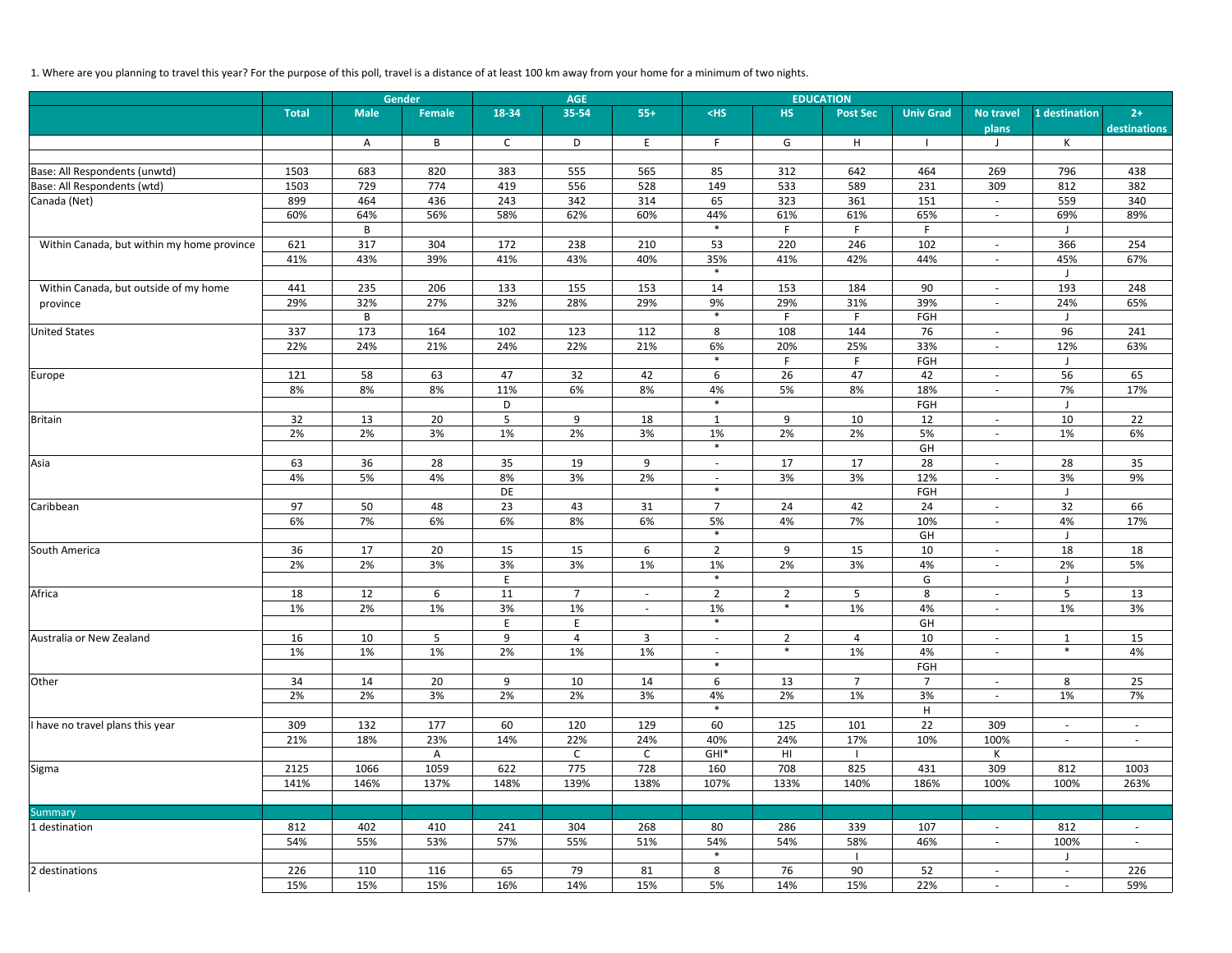|                        |                      |           |               |     |     |    |        |    |               | FGH                  |  |               |
|------------------------|----------------------|-----------|---------------|-----|-----|----|--------|----|---------------|----------------------|--|---------------|
| 3 destinations or more | $\sim$ $\sim$<br>120 | OF.<br>85 | $\rightarrow$ | ັ   | --  | 49 |        |    | $\sim$ $\sim$ | $\sim$ $\sim$<br>JU. |  | $\sim$<br>TOO |
|                        | 10%                  | 12%       | 9%            | 13% | 10% | 9% | $\sim$ | 9% | 10%           | <b>ጋጋ</b> %<br>22/0  |  | AA<br>41%     |
|                        |                      |           |               |     |     |    |        |    |               | FGH                  |  |               |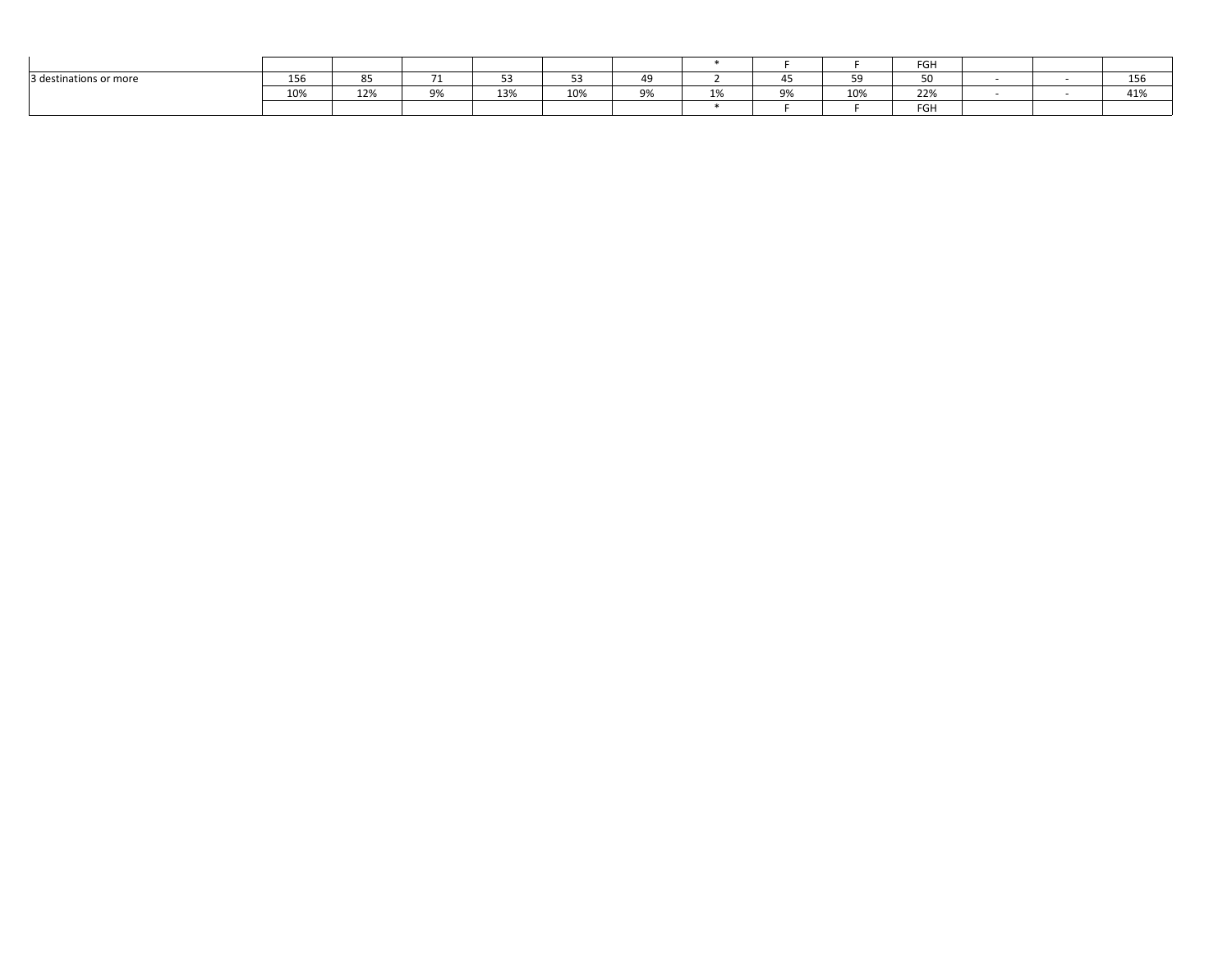### 2\_1. How will you travel to your vacation destination? - Within Canada, but within my home province

|                             |              |                | <b>Gender</b>  |                | <b>AGE</b>     |                |                |                | <b>EDUCATION</b> |                          |                          |                |                |
|-----------------------------|--------------|----------------|----------------|----------------|----------------|----------------|----------------|----------------|------------------|--------------------------|--------------------------|----------------|----------------|
|                             | <b>Total</b> | <b>Male</b>    | Female         | 18-34          | 35-54          | $55+$          | $<$ HS         | <b>HS</b>      | <b>Post Sec</b>  | <b>Univ Grad</b>         | No travel                | 1 destination  | $2+$           |
|                             |              |                |                |                |                |                |                |                |                  |                          | plans                    |                | destinations   |
|                             |              | А              | B              | $\mathsf{C}$   | D              | E              | E.             | G              | H                |                          |                          | $\sf K$        |                |
|                             |              |                |                |                |                |                |                |                |                  |                          |                          |                |                |
| Base: All Answering (unwtd) | 629          | 298            | 331            | 160            | 241            | 228            | 29             | 128            | 267              | 205                      | $\sim$                   | 345            | 284            |
| Base: All Answering (wtd)   | 621          | 317            | 304            | 172            | 238            | 210            | 53             | 220            | 246              | 102                      | $\sim$                   | 366            | 254            |
| By plane                    | 25           | 16             | 9              | $\overline{7}$ | 14             | 4              | 4              | $\overline{7}$ | $\overline{7}$   | $\overline{7}$           | $\sim$                   | 10             | 15             |
|                             | 4%           | 5%             | 3%             | 4%             | 6%             | 2%             | 7%             | 3%             | 3%               | 7%                       | $\overline{a}$           | 3%             | 6%             |
|                             |              |                |                |                | E              |                | $***$          |                |                  | $\mathsf H$              |                          |                |                |
| By car                      | 558          | 280            | 278            | 153            | 210            | 195            | 42             | 198            | 227              | 91                       | $\overline{\phantom{0}}$ | 327            | 231            |
|                             | 90%          | 89%            | 91%            | 89%            | 88%            | 93%            | 78%            | 90%            | 93%              | 89%                      | $\sim$                   | 89%            | 91%            |
|                             |              |                |                |                |                |                | $***$          |                |                  |                          |                          |                |                |
| By cruise ship              | 3            | $\overline{2}$ | $\mathbf 1$    | 1              | $\overline{2}$ | $\sim$         | $\sim$         | $\overline{2}$ |                  | $\overline{\phantom{0}}$ | $\overline{a}$           | $\overline{3}$ | $\sim$         |
|                             | $\ast$       | 1%             | $\ast$         | 1%             | 1%             | $\sim$         | $\overline{a}$ | 1%             | $\ast$           | $\overline{a}$           | $\overline{a}$           | 1%             | $\sim$         |
|                             |              |                |                |                |                |                | $***$          |                |                  |                          |                          |                |                |
| By train                    | 20           | 10             | 9              | 6              | $\overline{7}$ | $\overline{7}$ | 4              | $\overline{7}$ | 6                | $\overline{2}$           | $\overline{\phantom{a}}$ | 13             | $\overline{7}$ |
|                             | 3%           | 3%             | 3%             | 3%             | 3%             | 3%             | 7%             | 3%             | 3%               | 2%                       | $\sim$                   | 4%             | 3%             |
|                             |              |                |                |                |                |                | $***$          |                |                  |                          |                          |                |                |
| By bus                      | 15           | 8              | $\overline{7}$ | 5              | 5              | 4              | 4              | 5              | 4                | $\overline{2}$           | $\overline{a}$           | 13             | $\overline{2}$ |
|                             | 2%           | 2%             | 2%             | 3%             | 2%             | 2%             | 7%             | 2%             | 2%               | 1%                       | $\overline{a}$           | 3%             | 1%             |
|                             |              |                |                |                |                |                | $***$          |                |                  |                          |                          |                |                |
| Sigma                       | 621          | 317            | 304            | 172            | 238            | 210            | 53             | 220            | 246              | 102                      | $\overline{a}$           | 366            | 254            |
|                             | 100%         | 100%           | 100%           | 100%           | 100%           | 100%           | 100%           | 100%           | 100%             | 100%                     | $\overline{a}$           | 100%           | 100%           |
|                             |              |                |                |                |                |                |                |                |                  |                          |                          |                |                |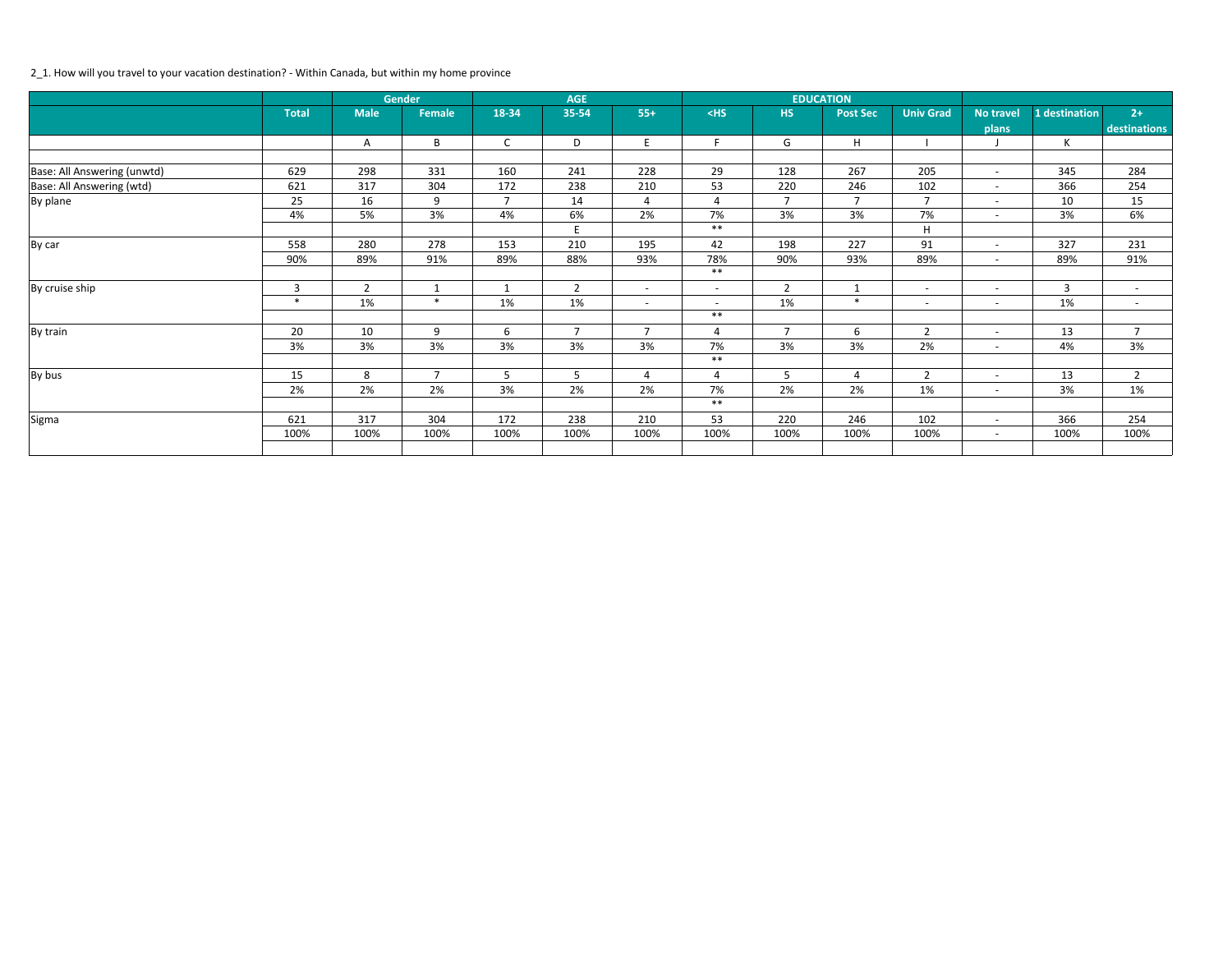### 2\_2. How will you travel to your vacation destination? - Within Canada, but outside of my home province

|                             |                |              | <b>Gender</b>  |                | <b>AGE</b>               |                          |                          |                          | <b>EDUCATION</b> |                  |                          |                |              |
|-----------------------------|----------------|--------------|----------------|----------------|--------------------------|--------------------------|--------------------------|--------------------------|------------------|------------------|--------------------------|----------------|--------------|
|                             | <b>Total</b>   | <b>Male</b>  | Female         | 18-34          | 35-54                    | $55+$                    | $<$ HS                   | <b>HS</b>                | <b>Post Sec</b>  | <b>Univ Grad</b> | <b>No travel</b>         | 1 destination  | $2+$         |
|                             |                |              |                |                |                          |                          |                          |                          |                  |                  | plans                    |                | destinations |
|                             |                | Α            | B              | $\mathsf{C}$   | D                        | E                        | F.                       | G                        | $\mathsf H$      |                  |                          | K              |              |
|                             |                |              |                |                |                          |                          |                          |                          |                  |                  |                          |                |              |
| Base: All Answering (unwtd) | 486            | 236          | 250            | 123            | 179                      | 184                      | 9                        | 89                       | 203              | 185              | $ \,$                    | 195            | 291          |
| Base: All Answering (wtd)   | 441            | 235          | 206            | 133            | 155                      | 153                      | 14                       | 153                      | 184              | 90               | $\overline{\phantom{a}}$ | 193            | 248          |
| By plane                    | 143            | 70           | 73             | 45             | 50                       | 48                       | $5^{\circ}$              | 45                       | 54               | 39               | $\overline{\phantom{a}}$ | 59             | 83           |
|                             | 32%            | 30%          | 36%            | 34%            | 32%                      | 31%                      | 35%                      | 29%                      | 29%              | 43%              | $\overline{\phantom{a}}$ | 31%            | 34%          |
|                             |                |              |                | $\ast$         |                          |                          | $***$                    | $\ast$                   |                  | GH               |                          |                |              |
| By car                      | 261            | 140          | 120            | 72             | 88                       | 100                      | 9                        | 91                       | 119              | 41               | $\overline{\phantom{a}}$ | 117            | 144          |
|                             | 59%            | 60%          | 58%            | 54%            | 57%                      | 66%                      | 65%                      | 60%                      | 65%              | 45%              | $\overline{a}$           | 61%            | 58%          |
|                             |                |              |                | $\ast$         |                          |                          | $***$                    | $\mathsf{I}^*$           |                  |                  |                          |                |              |
| By cruise ship              | $\overline{2}$ | $\mathbf{1}$ | $\mathbf{1}$   | $\overline{2}$ | $\sim$                   | $\sim$                   | $\overline{a}$           | $\overline{\phantom{a}}$ | $\mathbf{1}$     | $\mathbf{1}$     | $\overline{\phantom{a}}$ | $\overline{2}$ | $\sim$       |
|                             | $\ast$         | $\ast$       | 1%             | 1%             | $\overline{\phantom{a}}$ | $\overline{\phantom{0}}$ | $\overline{\phantom{a}}$ | $\overline{\phantom{a}}$ | 1%               | 1%               | $\overline{\phantom{a}}$ | 1%             | $\sim$       |
|                             |                |              |                | $\ast$         |                          |                          | $***$                    | $\ast$                   |                  |                  |                          |                |              |
| By train                    | 27             | 18           | 8              | 10             | 13                       | 4                        | $\sim$                   | 12                       | $\overline{7}$   | $\overline{7}$   | $\overline{\phantom{a}}$ | 10             | 17           |
|                             | 6%             | 8%           | 4%             | 8%             | 8%                       | 2%                       | $\overline{\phantom{a}}$ | 8%                       | 4%               | 8%               | $\overline{\phantom{a}}$ | 5%             | 7%           |
|                             |                |              |                | $\ast$         | F                        |                          | $***$                    | $\ast$                   |                  |                  |                          |                |              |
| By bus                      | 10             | 6            | $\overline{3}$ | $\overline{4}$ | 5                        | $\mathbf{1}$             | $\overline{\phantom{a}}$ | 4                        | 3                | $\overline{2}$   | $\overline{\phantom{a}}$ | 5              | 4            |
|                             | 2%             | 3%           | 2%             | 3%             | 3%                       | 1%                       | $\overline{\phantom{a}}$ | 3%                       | 2%               | 3%               | $\overline{\phantom{a}}$ | 3%             | 2%           |
|                             |                |              |                | $\ast$         |                          |                          | $***$                    | $\ast$                   |                  |                  |                          |                |              |
| Sigma                       | 441            | 235          | 206            | 133            | 155                      | 153                      | 14                       | 153                      | 184              | 90               | $\overline{\phantom{a}}$ | 193            | 248          |
|                             | 100%           | 100%         | 100%           | 100%           | 100%                     | 100%                     | 100%                     | 100%                     | 100%             | 100%             | $\overline{\phantom{a}}$ | 100%           | 100%         |
|                             |                |              |                |                |                          |                          |                          |                          |                  |                  |                          |                |              |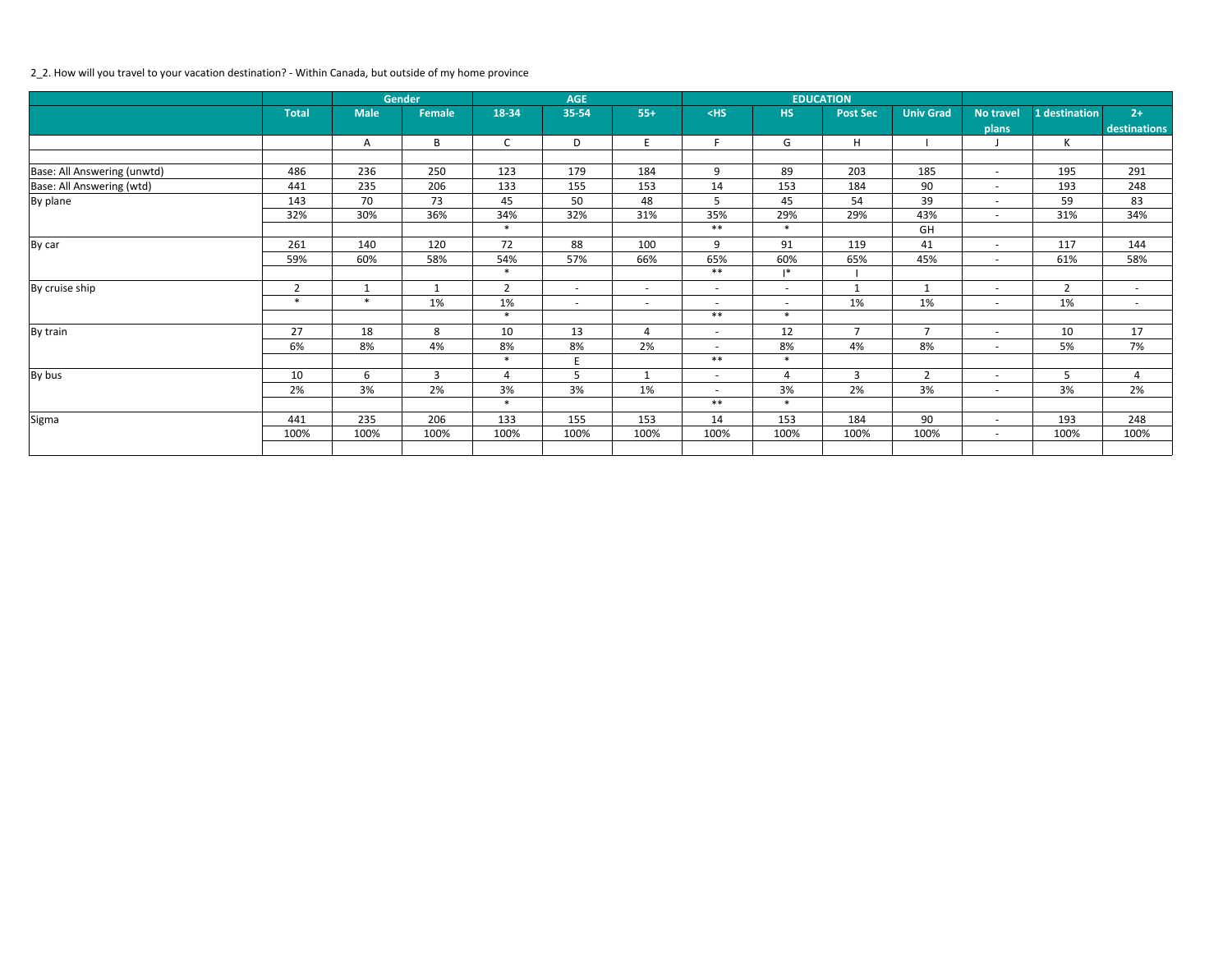# 3\_1. To what extent did the following influence your decision to travel within Canada this year? - Unfavourable foreign-currency exchange rates

|                             |              |             | <b>Gender</b> |              | <b>AGE</b> |              |        |           | <b>EDUCATION</b> |                  |                          |               |              |
|-----------------------------|--------------|-------------|---------------|--------------|------------|--------------|--------|-----------|------------------|------------------|--------------------------|---------------|--------------|
|                             | <b>Total</b> | <b>Male</b> | <b>Female</b> | 18-34        | 35-54      | $55+$        | $<$ HS | <b>HS</b> | <b>Post Sec</b>  | <b>Univ Grad</b> | <b>No travel</b>         | 1 destination | $2+$         |
|                             |              |             |               |              |            |              |        |           |                  |                  | plans                    |               | destinations |
|                             |              | A           | B             | $\mathsf{C}$ | D          | E            | F.     | G         | H                |                  |                          | $\mathsf{K}$  |              |
|                             |              |             |               |              |            |              |        |           |                  |                  |                          |               |              |
| Base: All Answering (unwtd) | 927          | 439         | 488           | 223          | 355        | 349          | 37     | 188       | 396              | 306              | $\overline{\phantom{a}}$ | 540           | 387          |
| Base: All Answering (wtd)   | 899          | 464         | 436           | 243          | 342        | 314          | 65     | 323       | 361              | 151              | $\overline{\phantom{a}}$ | 559           | 340          |
| Top 2 Box (Net)             | 422          | 223         | 199           | 98           | 163        | 161          | 30     | 142       | 172              | 77               | $\sim$                   | 250           | 171          |
|                             | 47%          | 48%         | 46%           | 40%          | 48%        | 51%          | 47%    | 44%       | 48%              | 51%              | $\overline{\phantom{a}}$ | 45%           | 50%          |
|                             |              |             |               |              |            | $\mathsf{C}$ | $\ast$ |           |                  |                  |                          |               |              |
| A lot                       | 220          | 105         | 116           | 48           | 85         | 87           | 17     | 76        | 93               | 34               | $\overline{\phantom{a}}$ | 134           | 87           |
|                             | 24%          | 23%         | 27%           | 20%          | 25%        | 28%          | 26%    | 24%       | 26%              | 22%              | $\overline{\phantom{a}}$ | 24%           | 25%          |
|                             |              |             |               |              |            |              | $\ast$ |           |                  |                  |                          |               |              |
| Some                        | 202          | 119         | 83            | 49           | 78         | 74           | 13     | 66        | 79               | 44               | $\overline{\phantom{a}}$ | 117           | 85           |
|                             | 22%          | 26%         | 19%           | 20%          | 23%        | 23%          | 20%    | 21%       | 22%              | 29%              | $\overline{\phantom{a}}$ | 21%           | 25%          |
|                             |              | B           |               |              |            |              | $\ast$ |           |                  | GH               |                          |               |              |
| Bottom 2 Box (Net)          | 478          | 241         | 237           | 145          | 179        | 153          | 35     | 180       | 189              | 73               | $\overline{\phantom{a}}$ | 309           | 169          |
|                             | 53%          | 52%         | 54%           | 60%          | 52%        | 49%          | 53%    | 56%       | 52%              | 49%              | $\overline{\phantom{a}}$ | 55%           | 50%          |
|                             |              |             |               | E            |            |              | $\ast$ |           |                  |                  |                          |               |              |
| A little                    | 149          | 75          | 73            | 41           | 64         | 44           | 6      | 65        | 54               | 24               | $\overline{\phantom{a}}$ | 88            | 61           |
|                             | 17%          | 16%         | 17%           | 17%          | 19%        | 14%          | 9%     | 20%       | 15%              | 16%              | $\sim$                   | 16%           | 18%          |
|                             |              |             |               |              |            |              | $\ast$ |           |                  |                  |                          |               |              |
| Not at all                  | 329          | 166         | 163           | 105          | 115        | 109          | 29     | 115       | 135              | 50               | $\overline{\phantom{a}}$ | 221           | 108          |
|                             | 37%          | 36%         | 38%           | 43%          | 34%        | 35%          | 45%    | 36%       | 37%              | 33%              | $\overline{a}$           | 40%           | 32%          |
|                             |              |             |               | D            |            |              | $\ast$ |           |                  |                  |                          |               |              |
| Sigma                       | 899          | 464         | 436           | 243          | 342        | 314          | 65     | 323       | 361              | 151              | $\overline{\phantom{a}}$ | 559           | 340          |
|                             | 100%         | 100%        | 100%          | 100%         | 100%       | 100%         | 100%   | 100%      | 100%             | 100%             | $ \,$                    | 100%          | 100%         |
|                             |              |             |               |              |            |              |        |           |                  |                  |                          |               |              |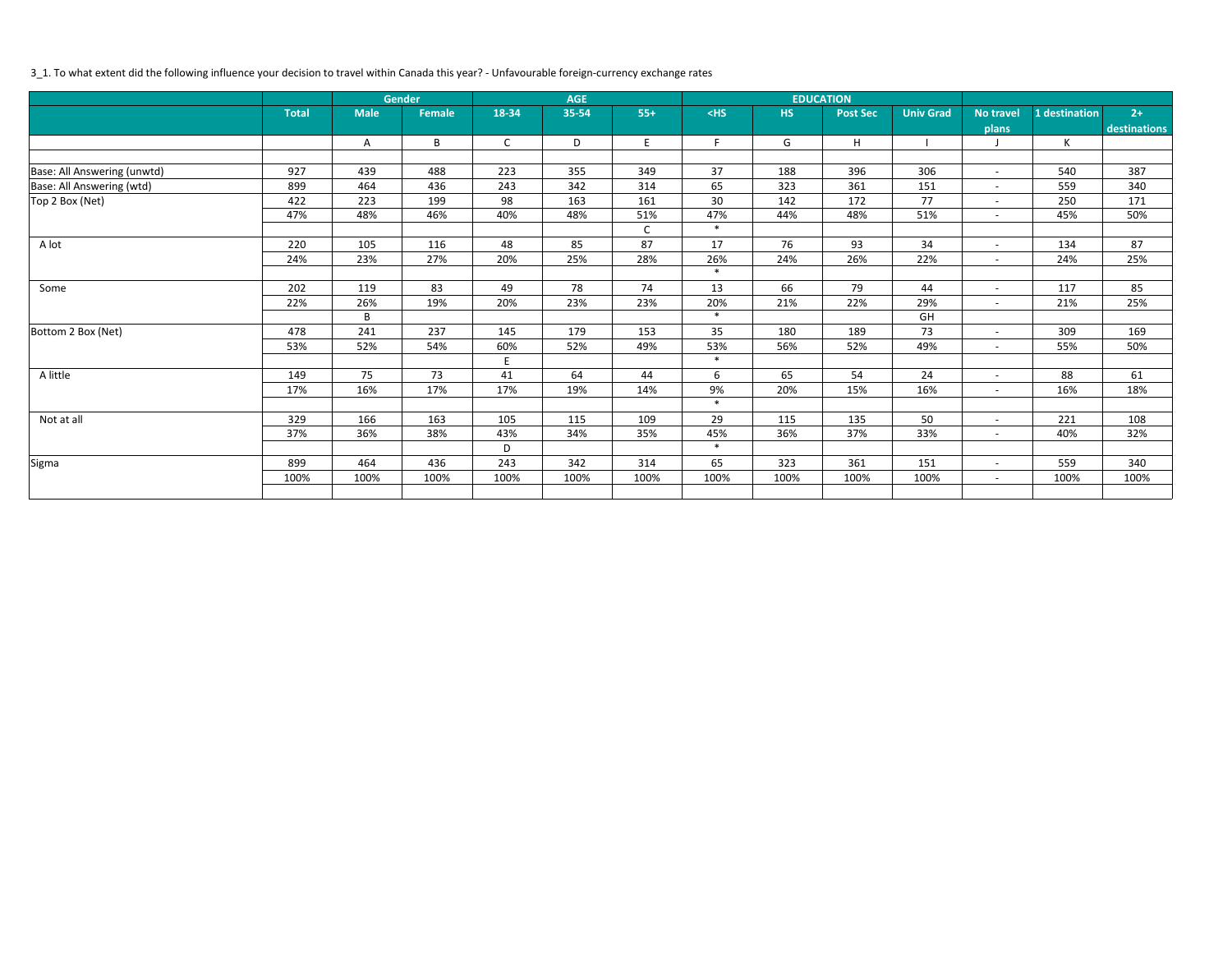# 3\_2. To what extent did the following influence your decision to travel within Canada this year? - Concern about travel to other countries

|                             |              |             | <b>Gender</b> |              | <b>AGE</b> |       |        |           | <b>EDUCATION</b> |                  |                          |               |              |
|-----------------------------|--------------|-------------|---------------|--------------|------------|-------|--------|-----------|------------------|------------------|--------------------------|---------------|--------------|
|                             | <b>Total</b> | <b>Male</b> | <b>Female</b> | 18-34        | 35-54      | $55+$ | $<$ HS | <b>HS</b> | <b>Post Sec</b>  | <b>Univ Grad</b> | <b>No travel</b>         | 1 destination | $2+$         |
|                             |              |             |               |              |            |       |        |           |                  |                  | plans                    |               | destinations |
|                             |              | Α           | B             | $\mathsf{C}$ | D          | E     | F.     | G         | H                |                  |                          | $\mathsf{K}$  |              |
|                             |              |             |               |              |            |       |        |           |                  |                  |                          |               |              |
| Base: All Answering (unwtd) | 927          | 439         | 488           | 223          | 355        | 349   | 37     | 188       | 396              | 306              | $\overline{\phantom{a}}$ | 540           | 387          |
| Base: All Answering (wtd)   | 899          | 464         | 436           | 243          | 342        | 314   | 65     | 323       | 361              | 151              | $\overline{\phantom{a}}$ | 559           | 340          |
| Top 2 Box (Net)             | 317          | 157         | 161           | 90           | 122        | 106   | 21     | 127       | 117              | 52               | $\sim$                   | 201           | 116          |
|                             | 35%          | 34%         | 37%           | 37%          | 36%        | 34%   | 32%    | 39%       | 33%              | 35%              | $\overline{\phantom{a}}$ | 36%           | 34%          |
|                             |              |             |               |              |            |       | $\ast$ |           |                  |                  |                          |               |              |
| A lot                       | 146          | 72          | 74            | 33           | 62         | 51    | 15     | 56        | 54               | 21               | $\overline{\phantom{a}}$ | 100           | 46           |
|                             | 16%          | 15%         | 17%           | 13%          | 18%        | 16%   | 23%    | 18%       | 15%              | 14%              | $\overline{a}$           | 18%           | 14%          |
|                             |              |             |               |              |            |       | $\ast$ |           |                  |                  |                          |               |              |
| Some                        | 171          | 85          | 86            | 57           | 60         | 55    | 5      | 71        | 64               | 32               | $\overline{\phantom{a}}$ | 102           | 70           |
|                             | 19%          | 18%         | 20%           | 23%          | 17%        | 18%   | 8%     | 22%       | 18%              | 21%              | $\overline{a}$           | 18%           | 21%          |
|                             |              |             |               |              |            |       | $\ast$ |           |                  |                  |                          |               |              |
| Bottom 2 Box (Net)          | 582          | 307         | 275           | 154          | 221        | 208   | 45     | 195       | 244              | 98               | $\overline{\phantom{a}}$ | 358           | 224          |
|                             | 65%          | 66%         | 63%           | 63%          | 64%        | 66%   | 68%    | 61%       | 67%              | 65%              | $\overline{\phantom{a}}$ | 64%           | 66%          |
|                             |              |             |               |              |            |       | $\ast$ |           |                  |                  |                          |               |              |
| A little                    | 184          | 103         | 81            | 43           | 75         | 67    | 9      | 65        | 80               | 30               | $\overline{\phantom{a}}$ | 113           | 71           |
|                             | 20%          | 22%         | 19%           | 18%          | 22%        | 21%   | 13%    | 20%       | 22%              | 20%              | $\overline{a}$           | 20%           | 21%          |
|                             |              |             |               |              |            |       | $\ast$ |           |                  |                  |                          |               |              |
| Not at all                  | 398          | 204         | 194           | 111          | 146        | 141   | 36     | 131       | 164              | 68               | $\overline{a}$           | 245           | 153          |
|                             | 44%          | 44%         | 45%           | 46%          | 43%        | 45%   | 55%    | 41%       | 45%              | 45%              | $\sim$                   | 44%           | 45%          |
|                             |              |             |               |              |            |       | $\ast$ |           |                  |                  |                          |               |              |
| Sigma                       | 899          | 464         | 436           | 243          | 342        | 314   | 65     | 323       | 361              | 151              | $\overline{a}$           | 559           | 340          |
|                             | 100%         | 100%        | 100%          | 100%         | 100%       | 100%  | 100%   | 100%      | 100%             | 100%             | $\sim$                   | 100%          | 100%         |
|                             |              |             |               |              |            |       |        |           |                  |                  |                          |               |              |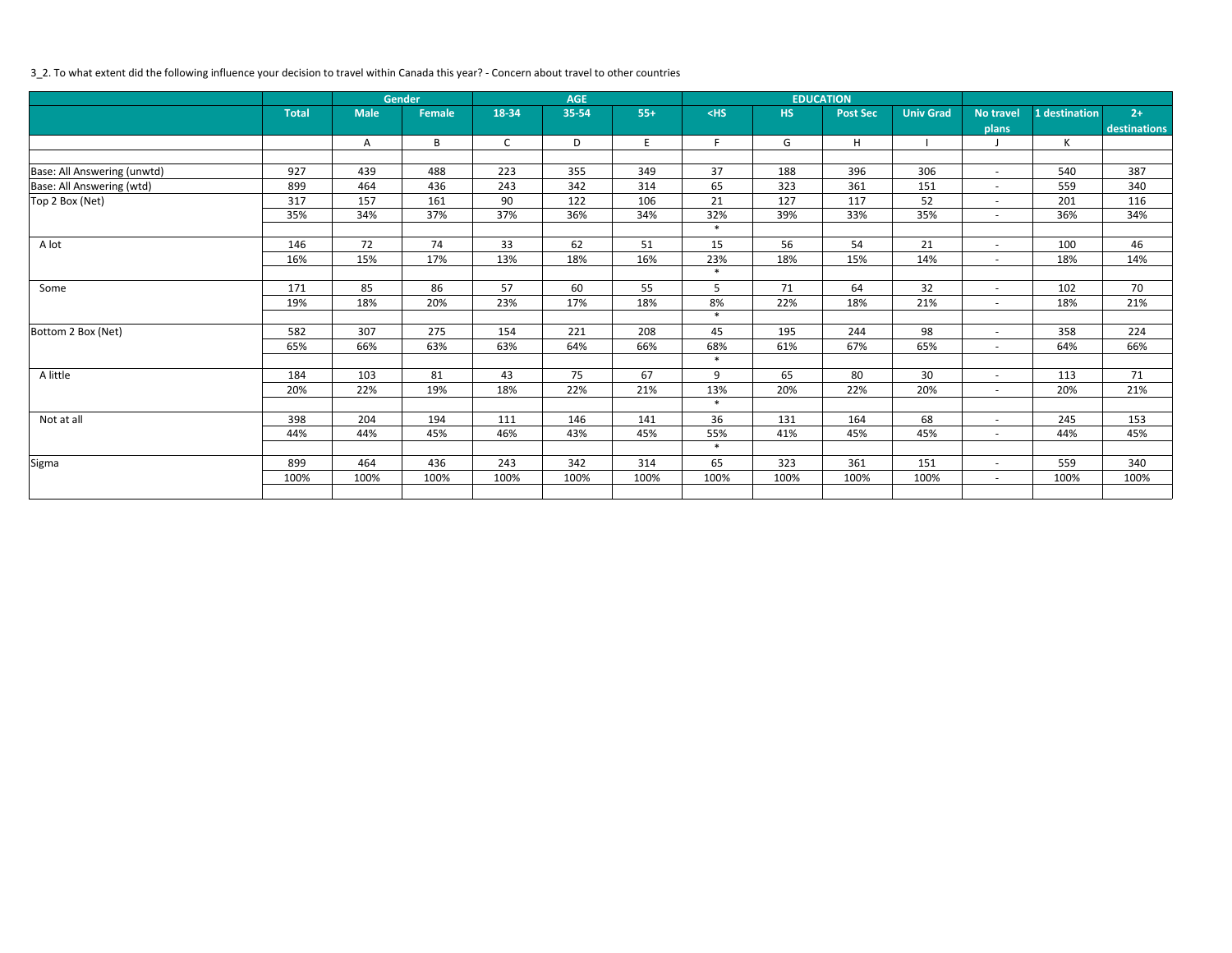# 3\_3. To what extent did the following influence your decision to travel within Canada this year? - You desire to discover Canada

|                             |              |             | Gender        |              | <b>AGE</b> |       |        |      | <b>EDUCATION</b> |                  |                          |               |              |
|-----------------------------|--------------|-------------|---------------|--------------|------------|-------|--------|------|------------------|------------------|--------------------------|---------------|--------------|
|                             | <b>Total</b> | <b>Male</b> | <b>Female</b> | 18-34        | 35-54      | $55+$ | $<$ HS | HS   | <b>Post Sec</b>  | <b>Univ Grad</b> | <b>No travel</b>         | 1 destination | $2+$         |
|                             |              |             |               |              |            |       |        |      |                  |                  | plans                    |               | destinations |
|                             |              | Α           | $\sf B$       | $\mathsf{C}$ | D          | E     | F.     | G    | H                |                  |                          | K             |              |
|                             |              |             |               |              |            |       |        |      |                  |                  |                          |               |              |
| Base: All Answering (unwtd) | 927          | 439         | 488           | 223          | 355        | 349   | 37     | 188  | 396              | 306              | $\overline{\phantom{a}}$ | 540           | 387          |
| Base: All Answering (wtd)   | 899          | 464         | 436           | 243          | 342        | 314   | 65     | 323  | 361              | 151              | $\overline{\phantom{a}}$ | 559           | 340          |
| Top 2 Box (Net)             | 560          | 298         | 263           | 176          | 207        | 177   | 34     | 203  | 229              | 95               | $\sim$                   | 322           | 239          |
|                             | 62%          | 64%         | 60%           | 72%          | 61%        | 56%   | 52%    | 63%  | 63%              | 63%              | $\overline{\phantom{a}}$ | 58%           | 70%          |
|                             |              |             |               | DE           |            |       | $\ast$ |      |                  |                  |                          |               |              |
| A lot                       | 282          | 138         | 144           | 97           | 102        | 84    | 25     | 91   | 120              | 47               | $\overline{\phantom{a}}$ | 165           | 117          |
|                             | 31%          | 30%         | 33%           | 40%          | 30%        | 27%   | 38%    | 28%  | 33%              | 31%              | $\overline{\phantom{a}}$ | 30%           | 34%          |
|                             |              |             |               | DE           |            |       | $\ast$ |      |                  |                  |                          |               |              |
| Some                        | 278          | 159         | 119           | 79           | 106        | 93    | 9      | 112  | 109              | 48               | $\overline{\phantom{a}}$ | 156           | 122          |
|                             | 31%          | 34%         | 27%           | 33%          | 31%        | 30%   | 14%    | 35%  | 30%              | 32%              | $\overline{\phantom{a}}$ | 28%           | 36%          |
|                             |              | B           |               |              |            |       | $\ast$ | F.   | F.               | F                |                          |               |              |
| Bottom 2 Box (Net)          | 339          | 166         | 173           | 67           | 135        | 137   | 31     | 120  | 132              | 56               | $\overline{\phantom{a}}$ | 237           | 102          |
|                             | 38%          | 36%         | 40%           | 28%          | 39%        | 44%   | 48%    | 37%  | 37%              | 37%              | $\overline{\phantom{a}}$ | 42%           | 30%          |
|                             |              |             |               |              | C          | C     | $\ast$ |      |                  |                  |                          |               |              |
| A little                    | 171          | 84          | 87            | 39           | 73         | 59    | 16     | 55   | 66               | 34               | $\overline{\phantom{a}}$ | 113           | 58           |
|                             | 19%          | 18%         | 20%           | 16%          | 21%        | 19%   | 25%    | 17%  | 18%              | 23%              | $ \,$                    | 20%           | 17%          |
|                             |              |             |               |              |            |       | $\ast$ |      |                  |                  |                          |               |              |
| Not at all                  | 168          | 82          | 86            | 28           | 62         | 78    | 15     | 65   | 67               | 22               | $\overline{\phantom{a}}$ | 124           | 44           |
|                             | 19%          | 18%         | 20%           | 12%          | 18%        | 25%   | 23%    | 20%  | 18%              | 15%              | $\overline{a}$           | 22%           | 13%          |
|                             |              |             |               |              |            | CD    | $\ast$ |      |                  |                  |                          |               |              |
| Sigma                       | 899          | 464         | 436           | 243          | 342        | 314   | 65     | 323  | 361              | 151              | $\overline{\phantom{a}}$ | 559           | 340          |
|                             | 100%         | 100%        | 100%          | 100%         | 100%       | 100%  | 100%   | 100% | 100%             | 100%             | $ \,$                    | 100%          | 100%         |
|                             |              |             |               |              |            |       |        |      |                  |                  |                          |               |              |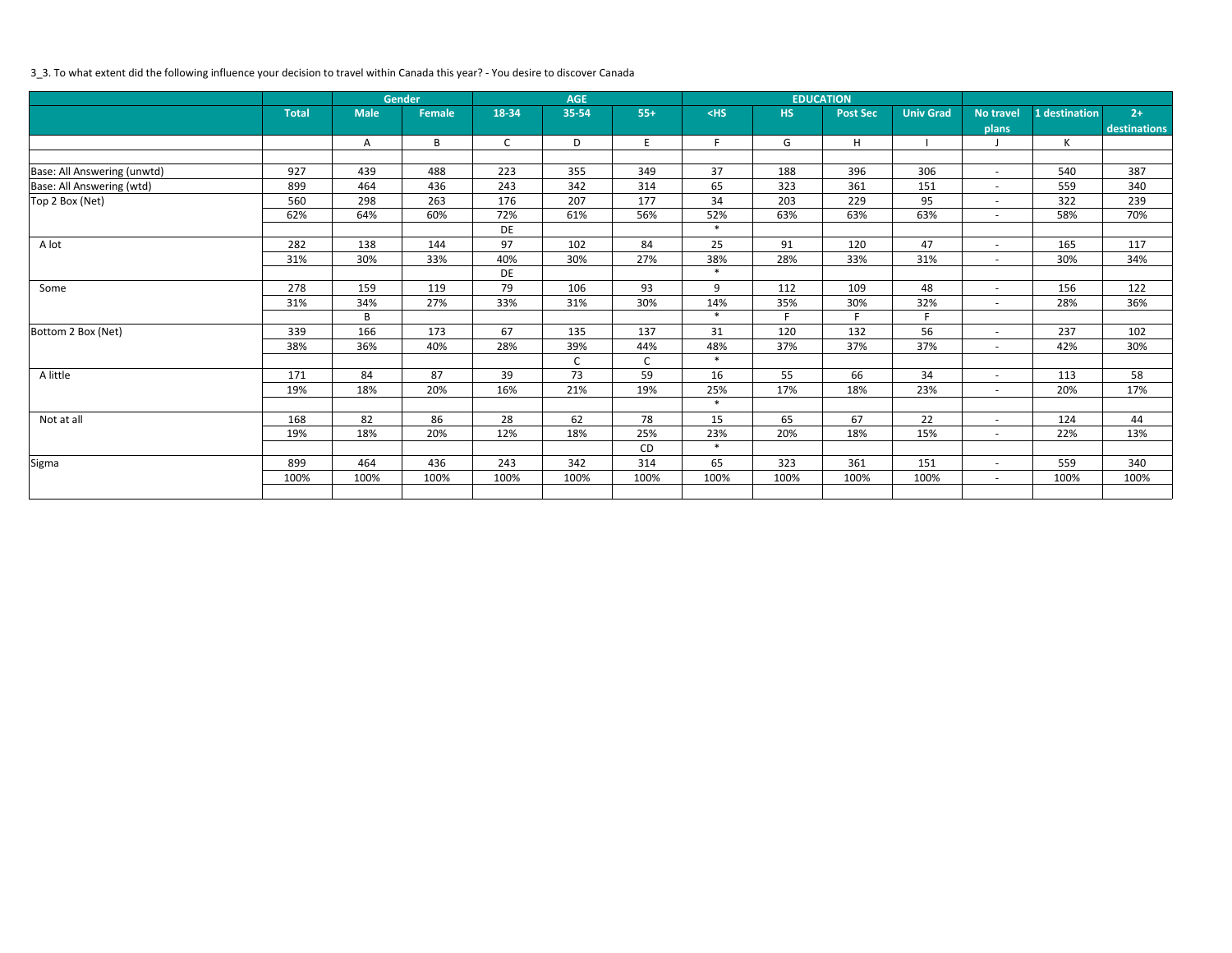# 3\_4. To what extent did the following influence your decision to travel within Canada this year? - Your budget

|                             |              |             | <b>Gender</b> |              | <b>AGE</b> |       |        |           | <b>EDUCATION</b> |                  |                          |               |              |
|-----------------------------|--------------|-------------|---------------|--------------|------------|-------|--------|-----------|------------------|------------------|--------------------------|---------------|--------------|
|                             | <b>Total</b> | <b>Male</b> | <b>Female</b> | 18-34        | 35-54      | $55+$ | $<$ HS | <b>HS</b> | <b>Post Sec</b>  | <b>Univ Grad</b> | <b>No travel</b>         | 1 destination | $2+$         |
|                             |              |             |               |              |            |       |        |           |                  |                  | plans                    |               | destinations |
|                             |              | Α           | B             | $\mathsf{C}$ | D          | E     | F.     | G         | H                |                  |                          | $\mathsf{K}$  |              |
|                             |              |             |               |              |            |       |        |           |                  |                  |                          |               |              |
| Base: All Answering (unwtd) | 927          | 439         | 488           | 223          | 355        | 349   | 37     | 188       | 396              | 306              | $\overline{\phantom{a}}$ | 540           | 387          |
| Base: All Answering (wtd)   | 899          | 464         | 436           | 243          | 342        | 314   | 65     | 323       | 361              | 151              | $\overline{\phantom{a}}$ | 559           | 340          |
| Top 2 Box (Net)             | 613          | 304         | 310           | 176          | 247        | 190   | 34     | 220       | 257              | 103              | $\overline{\phantom{a}}$ | 382           | 231          |
|                             | 68%          | 65%         | 71%           | 72%          | 72%        | 61%   | 52%    | 68%       | 71%              | 68%              | $\overline{\phantom{a}}$ | 68%           | 68%          |
|                             |              |             |               | E            | E          |       | $\ast$ |           | F.               |                  |                          |               |              |
| A lot                       | 362          | 169         | 193           | 109          | 153        | 100   | 25     | 137       | 145              | 54               | $\overline{\phantom{a}}$ | 243           | 119          |
|                             | 40%          | 36%         | 44%           | 45%          | 45%        | 32%   | 38%    | 43%       | 40%              | 36%              | $\overline{a}$           | 43%           | 35%          |
|                             |              |             | Α             | E            | E          |       | $\ast$ |           |                  |                  |                          |               |              |
| Some                        | 251          | 135         | 117           | 67           | 94         | 90    | 9      | 82        | 112              | 48               | $\overline{\phantom{a}}$ | 140           | 112          |
|                             | 28%          | 29%         | 27%           | 28%          | 28%        | 29%   | 14%    | 26%       | 31%              | 32%              | $\overline{a}$           | 25%           | 33%          |
|                             |              |             |               |              |            |       | $\ast$ |           | F.               | F                |                          |               |              |
| Bottom 2 Box (Net)          | 286          | 160         | 126           | 67           | 95         | 124   | 31     | 103       | 104              | 48               | $\overline{\phantom{a}}$ | 177           | 109          |
|                             | 32%          | 35%         | 29%           | 28%          | 28%        | 39%   | 48%    | 32%       | 29%              | 32%              | $\overline{a}$           | 32%           | 32%          |
|                             |              |             |               |              |            | CD    | $H^*$  |           |                  |                  |                          |               |              |
| A little                    | 157          | 89          | 68            | 34           | 66         | 57    | 16     | 54        | 58               | 29               | $\overline{\phantom{a}}$ | 97            | 60           |
|                             | 17%          | 19%         | 16%           | 14%          | 19%        | 18%   | 25%    | 17%       | 16%              | 19%              | $\overline{a}$           | 17%           | 18%          |
|                             |              |             |               |              |            |       | $\ast$ |           |                  |                  |                          |               |              |
| Not at all                  | 129          | 71          | 58            | 34           | 29         | 67    | 15     | 48        | 46               | 20               | $\overline{a}$           | 80            | 49           |
|                             | 14%          | 15%         | 13%           | 14%          | 8%         | 21%   | 23%    | 15%       | 13%              | 13%              | $\sim$                   | 14%           | 14%          |
|                             |              |             |               |              |            | CD    | $\ast$ |           |                  |                  |                          |               |              |
| Sigma                       | 899          | 464         | 436           | 243          | 342        | 314   | 65     | 323       | 361              | 151              | $\overline{a}$           | 559           | 340          |
|                             | 100%         | 100%        | 100%          | 100%         | 100%       | 100%  | 100%   | 100%      | 100%             | 100%             | $-$                      | 100%          | 100%         |
|                             |              |             |               |              |            |       |        |           |                  |                  |                          |               |              |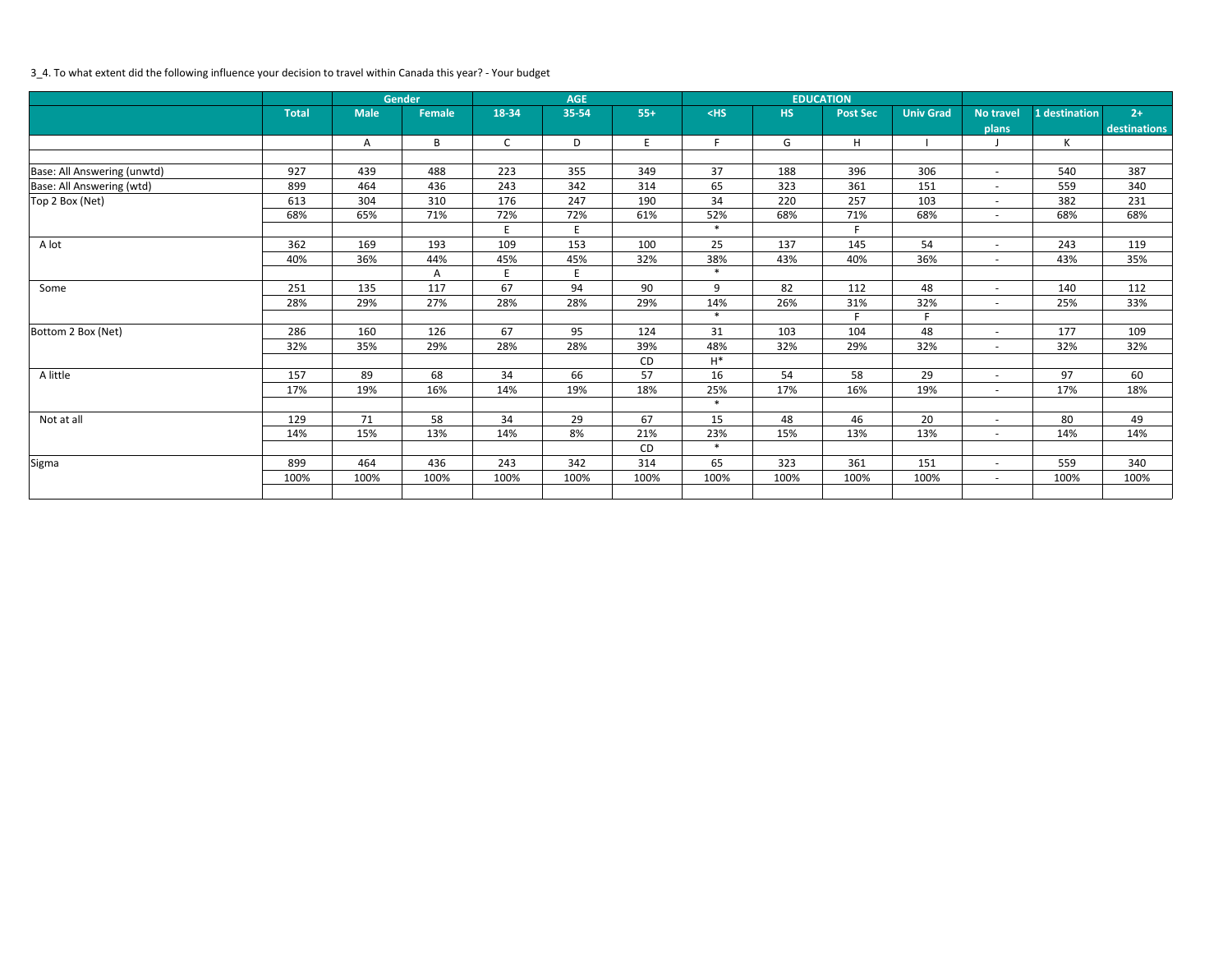# 3\_5. To what extent did the following influence your decision to travel within Canada this year? - Your desire to visit family or friends

|                             |              |             | <b>Gender</b> |              | <b>AGE</b> |       |        |      | <b>EDUCATION</b> |                  |                          |               |              |
|-----------------------------|--------------|-------------|---------------|--------------|------------|-------|--------|------|------------------|------------------|--------------------------|---------------|--------------|
|                             | <b>Total</b> | <b>Male</b> | <b>Female</b> | 18-34        | 35-54      | $55+$ | $<$ HS | HS   | <b>Post Sec</b>  | <b>Univ Grad</b> | <b>No travel</b>         | 1 destination | $2+$         |
|                             |              |             |               |              |            |       |        |      |                  |                  | plans                    |               | destinations |
|                             |              | Α           | B             | $\mathsf{C}$ | D          | E     | F.     | G    | H                |                  |                          | K             |              |
|                             |              |             |               |              |            |       |        |      |                  |                  |                          |               |              |
| Base: All Answering (unwtd) | 927          | 439         | 488           | 223          | 355        | 349   | 37     | 188  | 396              | 306              | $\overline{\phantom{a}}$ | 540           | 387          |
| Base: All Answering (wtd)   | 899          | 464         | 436           | 243          | 342        | 314   | 65     | 323  | 361              | 151              | $\overline{\phantom{a}}$ | 559           | 340          |
| Top 2 Box (Net)             | 604          | 306         | 298           | 156          | 223        | 225   | 43     | 219  | 244              | 98               | $\sim$                   | 363           | 241          |
|                             | 67%          | 66%         | 68%           | 64%          | 65%        | 72%   | 66%    | 68%  | 68%              | 65%              | $\overline{\phantom{a}}$ | 65%           | 71%          |
|                             |              |             |               |              |            |       | $\ast$ |      |                  |                  |                          |               |              |
| A lot                       | 429          | 192         | 237           | 106          | 159        | 164   | 29     | 160  | 172              | 68               | $\overline{\phantom{a}}$ | 254           | 174          |
|                             | 48%          | 41%         | 54%           | 44%          | 46%        | 52%   | 44%    | 50%  | 48%              | 45%              | $\overline{\phantom{a}}$ | 46%           | 51%          |
|                             |              |             | Α             |              |            |       | $\ast$ |      |                  |                  |                          |               |              |
| Some                        | 175          | 113         | 62            | 49           | 65         | 61    | 14     | 59   | 72               | 30               | $\overline{\phantom{a}}$ | 109           | 66           |
|                             | 19%          | 24%         | 14%           | 20%          | 19%        | 19%   | 22%    | 18%  | 20%              | 20%              | $\overline{a}$           | 19%           | 19%          |
|                             |              | B           |               |              |            |       | $\ast$ |      |                  |                  |                          |               |              |
| Bottom 2 Box (Net)          | 296          | 158         | 137           | 87           | 119        | 89    | 22     | 104  | 117              | 52               | $\overline{\phantom{a}}$ | 196           | 100          |
|                             | 33%          | 34%         | 32%           | 36%          | 35%        | 28%   | 34%    | 32%  | 32%              | 35%              | $\overline{\phantom{a}}$ | 35%           | 29%          |
|                             |              |             |               |              |            |       | $\ast$ |      |                  |                  |                          |               |              |
| A little                    | 118          | 69          | 49            | 35           | 47         | 36    | 10     | 47   | 44               | 17               | $\overline{\phantom{a}}$ | 77            | 41           |
|                             | 13%          | 15%         | 11%           | 14%          | 14%        | 11%   | 15%    | 15%  | 12%              | 11%              | $ \,$                    | 14%           | 12%          |
|                             |              |             |               |              |            |       | $\ast$ |      |                  |                  |                          |               |              |
| Not at all                  | 178          | 90          | 88            | 52           | 72         | 53    | 13     | 56   | 73               | 35               | $\overline{\phantom{a}}$ | 119           | 58           |
|                             | 20%          | 19%         | 20%           | 21%          | 21%        | 17%   | 20%    | 17%  | 20%              | 23%              | $\overline{a}$           | 21%           | 17%          |
|                             |              |             |               |              |            |       | $\ast$ |      |                  |                  |                          |               |              |
| Sigma                       | 899          | 464         | 436           | 243          | 342        | 314   | 65     | 323  | 361              | 151              | $\overline{\phantom{a}}$ | 559           | 340          |
|                             | 100%         | 100%        | 100%          | 100%         | 100%       | 100%  | 100%   | 100% | 100%             | 100%             | $ \,$                    | 100%          | 100%         |
|                             |              |             |               |              |            |       |        |      |                  |                  |                          |               |              |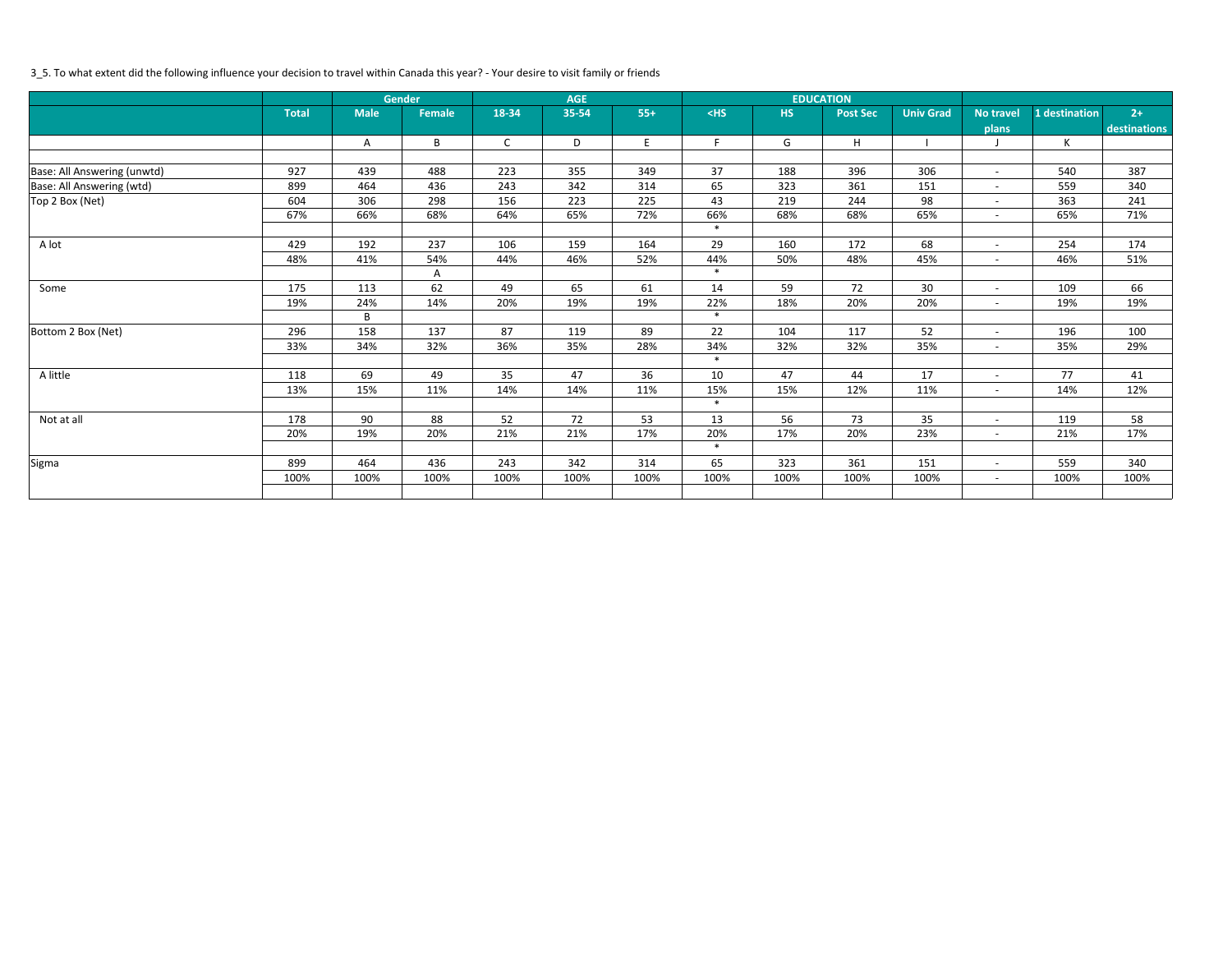# 4. Which of the following destinations will you travel to this year?

|                                         |              |             | <b>Gender</b>    |              | <b>AGE</b> |       |                          |                | <b>EDUCATION</b> |                  |                          |                |                      |
|-----------------------------------------|--------------|-------------|------------------|--------------|------------|-------|--------------------------|----------------|------------------|------------------|--------------------------|----------------|----------------------|
|                                         | <b>Total</b> | <b>Male</b> | <b>Female</b>    | 18-34        | 35-54      | $55+$ | $<$ HS                   | <b>HS</b>      | <b>Post Sec</b>  | <b>Univ Grad</b> | No travel<br>plans       | 1 destination  | $2+$<br>destinations |
|                                         |              | Α           | B                | $\mathsf{C}$ | D          | E     | F                        | G              | H                | $\mathbf{I}$     | $\perp$                  | К              |                      |
|                                         |              |             |                  |              |            |       |                          |                |                  |                  |                          |                |                      |
| Base: All Answering (unwtd)             | 927          | 439         | 488              | 223          | 355        | 349   | 37                       | 188            | 396              | 306              | $\sim$                   | 540            | 387                  |
| Base: All Answering (wtd)               | 899          | 464         | 436              | 243          | 342        | 314   | 65                       | 323            | 361              | 151              | $\sim$                   | 559            | 340                  |
| A national Canadian park                | 204          | 102         | 102              | 76           | 70         | 58    | $\mathbf{3}$             | 57             | 95               | 48               | $\overline{\phantom{a}}$ | 78             | 126                  |
|                                         | 23%          | 22%         | 23%              | 31%          | 20%        | 19%   | 5%                       | 18%            | 26%              | 32%              | $\overline{\phantom{a}}$ | 14%            | 37%                  |
|                                         |              |             |                  | DE           |            |       | $\ast$                   |                | $\mathsf{FG}$    | $\mathsf{FG}$    |                          |                |                      |
| A provincial park                       | 218          | 111         | 107              | 73           | 86         | 59    | 9                        | 59             | 101              | 49               | $\overline{\phantom{a}}$ | 83             | 134                  |
|                                         | 24%          | 24%         | 25%              | 30%          | 25%        | 19%   | 14%                      | 18%            | 28%              | 32%              | $\overline{\phantom{0}}$ | 15%            | 39%                  |
|                                         |              |             |                  | E            |            |       | $\ast$                   |                | G                | $\mathsf{FG}$    |                          |                |                      |
| British Columbia                        | 228          | 112         | 116              | 70           | 79         | 79    | 13                       | 71             | 100              | 44               | $\overline{\phantom{a}}$ | 108            | 120                  |
|                                         | 25%          | 24%         | 27%              | 29%          | 23%        | 25%   | 20%                      | 22%            | 28%              | 29%              | $\overline{\phantom{a}}$ | 19%            | 35%                  |
|                                         |              |             |                  |              |            |       | $\ast$                   |                |                  |                  |                          |                |                      |
| Alberta                                 | 178          | 101         | 77               | 62           | 61         | 55    | 12                       | 66             | 66               | 34               | $\overline{\phantom{0}}$ | 73             | 105                  |
|                                         | 20%          | 22%         | 18%              | 25%          | 18%        | 18%   | 19%                      | 21%            | 18%              | 23%              | $\overline{\phantom{a}}$ | 13%            | 31%                  |
|                                         |              |             |                  | E            |            |       | $\ast$                   |                |                  |                  |                          |                |                      |
| Manitoba or Saskatchewan                | 82           | 51          | 31               | 19           | 31         | 31    | 4                        | 20             | 43               | 15               | $\sim$                   | 27             | 55                   |
|                                         | 9%           | 11%         | 7%               | 8%           | 9%         | 10%   | 6%                       | 6%             | 12%              | 10%              | $\overline{\phantom{a}}$ | 5%             | 16%                  |
|                                         |              |             |                  |              |            |       | $\ast$                   |                | G                |                  |                          |                |                      |
| Ontario (outside of Ottawa)             | 330          | 172         | 158              | 107          | 109        | 114   | 13                       | 126            | 124              | 67               | $\overline{\phantom{a}}$ | 158            | 172                  |
|                                         | 37%          | 37%         | 36%              | 44%          | 32%        | 36%   | 21%                      | 39%            | 34%              | 44%              | $\sim$                   | 28%            | 51%                  |
|                                         |              |             |                  | D            |            |       | $\ast$                   | F              |                  | <b>FH</b>        |                          |                |                      |
| Ottawa, specifically                    | 109          | 63          | 46               | 25           | 43         | 41    | 4                        | 36             | 40               | 29               | $\overline{\phantom{a}}$ | 43             | 66                   |
|                                         | 12%          | 13%         | 11%              | 10%          | 13%        | 13%   | 6%                       | 11%            | 11%              | 19%              | $\sim$                   | 8%             | 19%                  |
|                                         |              |             |                  |              |            |       | $\ast$                   |                |                  | FGH              |                          |                |                      |
| Quebec                                  | 234          | 126         | 108              | 59           | 95         | 80    | 21                       | 70             | 97               | 46               | $\overline{\phantom{a}}$ | 150            | 83                   |
|                                         | 26%          | 27%         | 25%              | 24%          | 28%        | 25%   | 32%                      | 22%            | 27%              | 30%              | $\overline{\phantom{a}}$ | 27%            | 25%                  |
|                                         |              |             |                  |              |            |       | $\ast$                   |                |                  | G                |                          |                |                      |
| Atlantic Canada                         | 143          | 76          | 67               | 34           | 52         | 57    | $\overline{4}$           | 48             | 59               | 33               | $\overline{a}$           | 70             | 73                   |
|                                         | 16%          | 16%         | 15%              | 14%          | 15%        | 18%   | 6%                       | 15%            | 16%              | 22%              | $\overline{\phantom{a}}$ | 13%            | 21%                  |
|                                         |              |             |                  |              |            |       | $\ast$                   |                |                  | $\mathsf{FG}$    |                          |                |                      |
| Yukon, Northwest Territories or Nunavut | 20           | 14          | $\boldsymbol{6}$ | 6            | 9          | 4     | $\overline{\phantom{a}}$ | $\overline{2}$ | 8                | 10               | $\overline{\phantom{a}}$ | $\overline{3}$ | 17                   |
|                                         | 2%           | 3%          | 1%               | 2%           | 3%         | 1%    |                          | 1%             | 2%               | 6%               | $\overline{\phantom{a}}$ | $\ast$         | 5%                   |
|                                         |              |             |                  |              |            |       |                          |                |                  | GH               |                          |                |                      |
| Sigma                                   | 1745         | 926         | 819              | 532          | 636        | 577   | 83                       | 555            | 734              | 374              | $\sim$                   | 794            | 951                  |
|                                         | 194%         | 200%        | 188%             | 219%         | 186%       | 184%  | 127%                     | 172%           | 203%             | 248%             | $\sim$                   | 142%           | 280%                 |
|                                         |              |             |                  |              |            |       |                          |                |                  |                  |                          |                |                      |
| Summary                                 |              |             |                  |              |            |       |                          |                |                  |                  |                          |                |                      |
| 1 destination                           | 498          | 255         | 243              | 119          | 200        | 179   | 52                       | 202            | 182              | 62               | $\sim$                   | 406            | 91                   |
|                                         | 55%          | 55%         | 56%              | 49%          | 58%        | 57%   | 80%                      | 63%            | 50%              | 41%              | $\sim$                   | 73%            | 27%                  |
|                                         |              |             |                  |              |            |       | $GHI^*$                  | HI             |                  |                  |                          |                |                      |
| 2 destinations                          | 181          | 98          | 84               | 47           | 67         | 68    | 10                       | 54             | 86               | 32               | $\sim$                   | 93             | 88                   |
|                                         | 20%          | 21%         | 19%              | 19%          | 20%        | 22%   | 15%                      | 17%            | 24%              | 21%              | $\sim$                   | 17%            | 26%                  |
|                                         |              |             |                  |              |            |       | $\ast$                   |                |                  |                  |                          |                |                      |
| 3 destinations or more                  | 220          | 112         | 108              | 77           | 75         | 68    | $\overline{3}$           | 67             | 93               | 57               | $\sim$                   | 59             | 161                  |
|                                         | 24%          | 24%         | 25%              | 32%          | 22%        | 21%   | 5%                       | 21%            | 26%              | 38%              | $\sim$                   | 11%            | 47%                  |
|                                         |              |             |                  | DE           |            |       | $\ast$                   | F              | F.               | FGH              |                          |                |                      |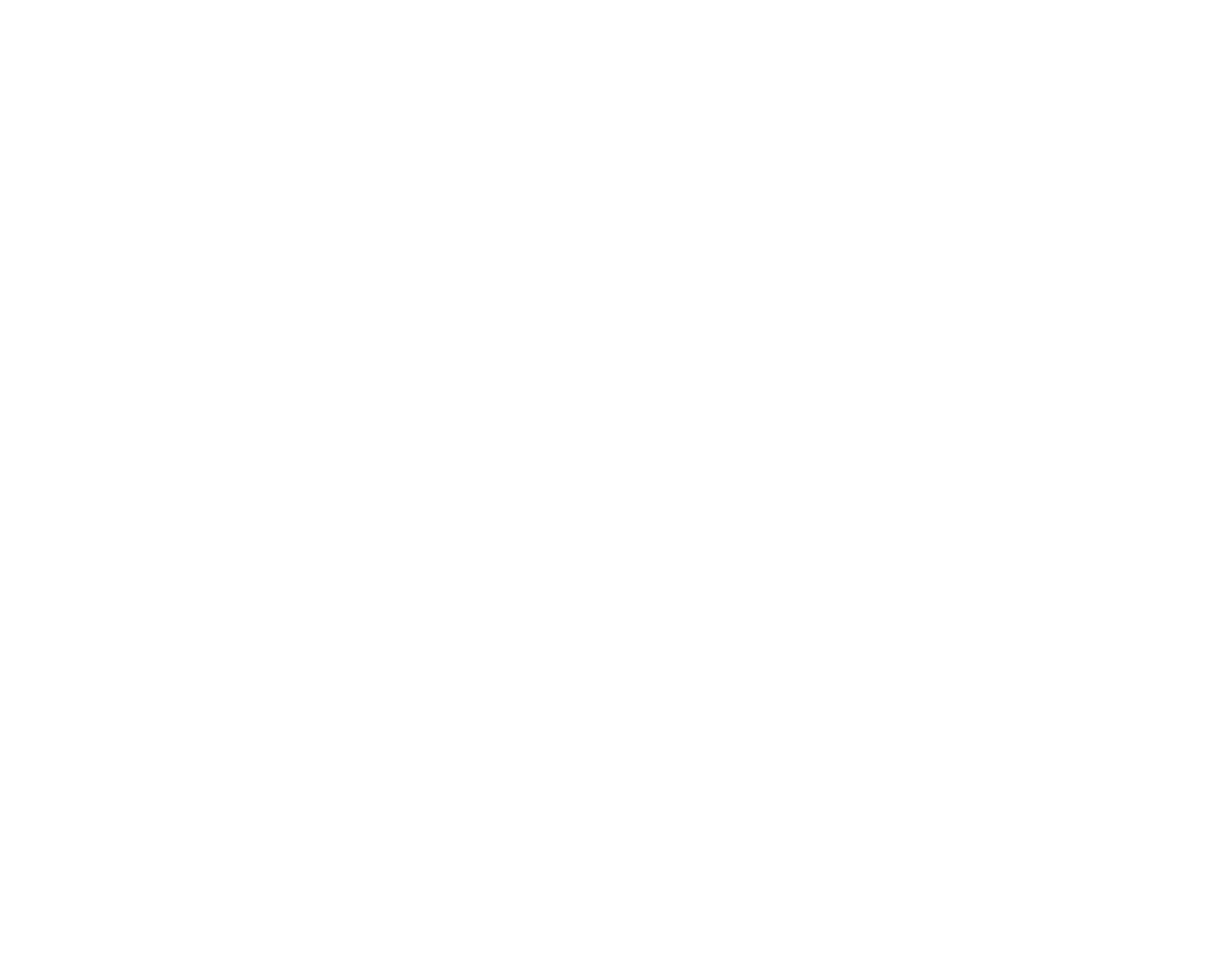# 5. Which of the following would you never leave home without before embarking on a great Canadian road trip?

|                                   |              |             | <b>Gender</b> |              | <b>AGE</b>  |             |        |           | <b>EDUCATION</b> |                  |                  |               |              |
|-----------------------------------|--------------|-------------|---------------|--------------|-------------|-------------|--------|-----------|------------------|------------------|------------------|---------------|--------------|
|                                   | <b>Total</b> | <b>Male</b> | <b>Female</b> | 18-34        | 35-54       | $55+$       | $<$ HS | <b>HS</b> | <b>Post Sec</b>  | <b>Univ Grad</b> | <b>No travel</b> | 1 destination | $2+$         |
|                                   |              |             |               |              |             |             |        |           |                  |                  | plans            |               | destinations |
|                                   |              | Α           | B             | $\mathsf{C}$ | D           | E           | F.     | G         | H.               |                  | $\mathbf{I}$     | К             |              |
|                                   |              |             |               |              |             |             |        |           |                  |                  |                  |               |              |
| Base: All Answering (unwtd)       | 1502         | 683         | 819           | 383          | 554         | 565         | 85     | 312       | 641              | 464              | 268              | 796           | 438          |
| Base: All Answering (wtd)         | 1502         | 729         | 773           | 419          | 555         | 528         | 149    | 533       | 588              | 231              | 308              | 812           | 382          |
| Cell phone                        | 1131         | 522         | 609           | 344          | 418         | 369         | 96     | 392       | 455              | 188              | 197              | 605           | 329          |
|                                   | 75%          | 72%         | 79%           | 82%          | 75%         | 70%         | 64%    | 73%       | 77%              | 81%              | 64%              | 74%           | 86%          |
|                                   |              |             | Α             | DE           |             |             | $\ast$ |           | F.               | FG               |                  |               |              |
| Electronic device such as an iPad | 615          | 284         | 332           | 187          | 232         | 196         | 52     | 208       | 239              | 116              | 93               | 315           | 207          |
|                                   | 41%          | 39%         | 43%           | 45%          | 42%         | 37%         | 35%    | 39%       | 41%              | 50%              | 30%              | 39%           | 54%          |
|                                   |              |             |               | E            |             |             | $\ast$ |           |                  | FGH              |                  |               |              |
| Vehicle tune up                   | 771          | 353         | 417           | 159          | 302         | 309         | 62     | 298       | 306              | 106              | 165              | 389           | 217          |
|                                   | 51%          | 48%         | 54%           | 38%          | 54%         | 59%         | 41%    | 56%       | 52%              | 46%              | 53%              | 48%           | 57%          |
|                                   |              |             |               |              | $\mathsf C$ | $\mathsf C$ | $\ast$ | F1        |                  |                  |                  |               |              |
| Road maps                         | 654          | 313         | 340           | 166          | 225         | 263         | 76     | 213       | 260              | 104              | 153              | 314           | 186          |
|                                   | 44%          | 43%         | 44%           | 40%          | 41%         | 50%         | 51%    | 40%       | 44%              | 45%              | 50%              | 39%           | 49%          |
|                                   |              |             |               |              |             | CD          | $\ast$ |           |                  |                  | К                |               |              |
| Travel Insurance                  | 607          | 272         | 335           | 143          | 201         | 264         | 52     | 210       | 242              | 102              | 138              | 285           | 185          |
|                                   | 40%          | 37%         | 43%           | 34%          | 36%         | 50%         | 35%    | 39%       | 41%              | 44%              | 45%              | 35%           | 48%          |
|                                   |              |             | A             |              |             | CD          | $\ast$ |           |                  |                  | K                |               |              |
| Secure your home/property         | 924          | 410         | 514           | 212          | 351         | 360         | 78     | 329       | 366              | 151              | 178              | 471           | 275          |
|                                   | 61%          | 56%         | 66%           | 51%          | 63%         | 68%         | 52%    | 62%       | 62%              | 65%              | 58%              | 58%           | 72%          |
|                                   |              |             | A             |              | $\mathsf C$ | $\mathsf C$ | $\ast$ |           |                  | F                |                  |               |              |
| Pet                               | 256          | 131         | 125           | 68           | 109         | 79          | 42     | 89        | 95               | 30               | 41               | 153           | 62           |
|                                   | 17%          | 18%         | 16%           | 16%          | 20%         | 15%         | 28%    | 17%       | 16%              | 13%              | 13%              | 19%           | 16%          |
|                                   |              |             |               |              |             |             | $GHI*$ |           |                  |                  |                  |               |              |
| Download music playlist           | 429          | 192         | 238           | 221          | 154         | 54          | 37     | 154       | 168              | 70               | 73               | 208           | 148          |
|                                   | 29%          | 26%         | 31%           | 53%          | 28%         | 10%         | 25%    | 29%       | 29%              | 30%              | 24%              | 26%           | 39%          |
|                                   |              |             |               | DE           | E           |             | $\ast$ |           |                  |                  |                  |               |              |
| Sigma                             | 5387         | 2478        | 2909          | 1500         | 1993        | 1893        | 495    | 1893      | 2131             | 868              | 1038             | 2740          | 1608         |
|                                   | 359%         | 340%        | 376%          | 358%         | 359%        | 359%        | 332%   | 355%      | 362%             | 375%             | 337%             | 337%          | 421%         |
|                                   |              |             |               |              |             |             |        |           |                  |                  |                  |               |              |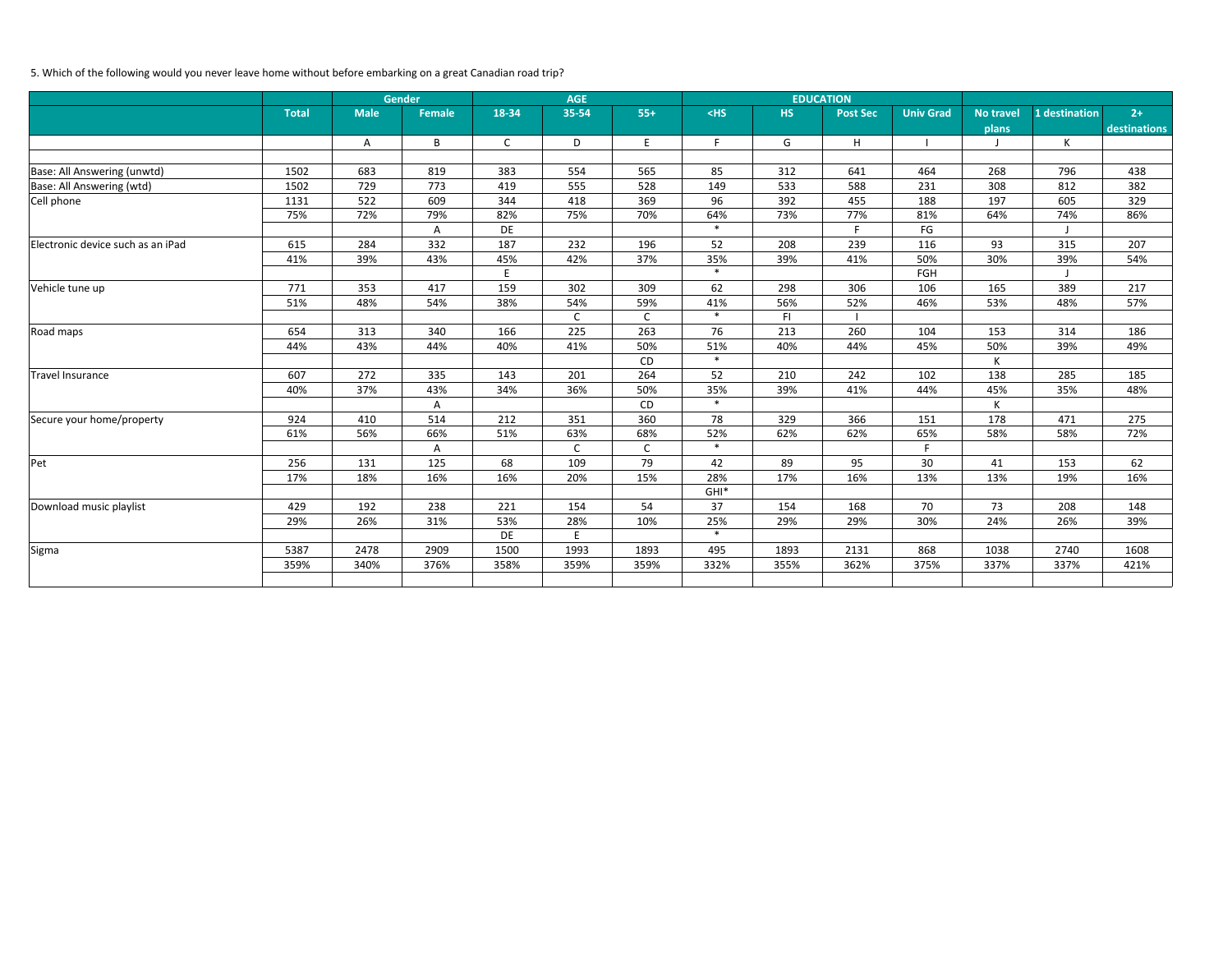### 6\_1. How likely are you to do any of the following when on vacation in Canada? - Go Camping

|                             |              |             | <b>Gender</b> |              | <b>AGE</b>   |       |         |           | <b>EDUCATION</b> |                  |                          |               |              |
|-----------------------------|--------------|-------------|---------------|--------------|--------------|-------|---------|-----------|------------------|------------------|--------------------------|---------------|--------------|
|                             | <b>Total</b> | <b>Male</b> | Female        | 18-34        | 35-54        | $55+$ | $<$ HS  | <b>HS</b> | <b>Post Sec</b>  | <b>Univ Grad</b> | <b>No travel</b>         | 1 destination | $2+$         |
|                             |              |             |               |              |              |       |         |           |                  |                  | plans                    |               | destinations |
|                             |              | A           | B             | $\mathsf{C}$ | D            | E     | F.      | G         | H                |                  |                          | К             |              |
|                             |              |             |               |              |              |       |         |           |                  |                  |                          |               |              |
| Base: All Answering (unwtd) | 1234         | 578         | 656           | 334          | 457          | 443   | 50      | 237       | 528              | 419              | $\overline{\phantom{a}}$ | 796           | 438          |
| Base: All Answering (wtd)   | 1194         | 597         | 597           | 359          | 436          | 398   | 89      | 407       | 488              | 209              | $\sim$                   | 812           | 382          |
| Top 2 Box (Net)             | 612          | 313         | 298           | 242          | 245          | 124   | 64      | 202       | 251              | 95               | $\overline{\phantom{a}}$ | 404           | 207          |
|                             | 51%          | 52%         | 50%           | 67%          | 56%          | 31%   | 71%     | 50%       | 52%              | 45%              | $\overline{\phantom{a}}$ | 50%           | 54%          |
|                             |              |             |               | DE           |              |       | $GHI^*$ |           |                  |                  |                          |               |              |
| Very likely                 | 295          | 141         | 154           | 108          | 128          | 59    | 36      | 102       | 116              | 41               | $\overline{\phantom{a}}$ | 188           | 107          |
|                             | 25%          | 24%         | 26%           | 30%          | 29%          | 15%   | 40%     | 25%       | 24%              | 20%              | $\overline{\phantom{0}}$ | 23%           | 28%          |
|                             |              |             |               | E.           |              |       | $GHI^*$ |           |                  |                  |                          |               |              |
| Somewhat likely             | 317          | 172         | 144           | 134          | 118          | 65    | 28      | 99        | 136              | 54               | $\overline{\phantom{a}}$ | 216           | 100          |
|                             | 27%          | 29%         | 24%           | 37%          | 27%          | 16%   | 32%     | 24%       | 28%              | 26%              | $\overline{\phantom{0}}$ | 27%           | 26%          |
|                             |              |             |               | DE           |              |       | $\ast$  |           |                  |                  |                          |               |              |
| Bottom 2 Box (Net)          | 582          | 284         | 299           | 117          | 191          | 274   | 25      | 206       | 236              | 115              | $\overline{\phantom{0}}$ | 408           | 174          |
|                             | 49%          | 48%         | 50%           | 33%          | 44%          | 69%   | 29%     | 50%       | 48%              | 55%              | $\overline{\phantom{a}}$ | 50%           | 46%          |
|                             |              |             |               |              | C            | CD    | $\ast$  | F.        |                  | F                |                          |               |              |
| Not very likely             | 246          | 129         | 117           | 64           | 95           | 87    | 9       | 78        | 105              | 54               | $\overline{\phantom{a}}$ | 180           | 66           |
|                             | 21%          | 22%         | 20%           | 18%          | 22%          | 22%   | 10%     | 19%       | 21%              | 26%              | $\overline{a}$           | 22%           | 17%          |
|                             |              |             |               |              |              |       | $\ast$  |           |                  | FG               |                          |               |              |
| Not at all likely           | 337          | 155         | 182           | 53           | 96           | 187   | 17      | 128       | 132              | 60               | $\overline{\phantom{0}}$ | 228           | 109          |
|                             | 28%          | 26%         | 30%           | 15%          | 22%          | 47%   | 19%     | 31%       | 27%              | 29%              | $\overline{\phantom{0}}$ | 28%           | 28%          |
|                             |              |             |               |              | $\mathsf{C}$ | CD    | $\ast$  |           |                  |                  |                          |               |              |
| Sigma                       | 1194         | 597         | 597           | 359          | 436          | 398   | 89      | 407       | 488              | 209              | $\overline{\phantom{0}}$ | 812           | 382          |
|                             | 100%         | 100%        | 100%          | 100%         | 100%         | 100%  | 100%    | 100%      | 100%             | 100%             | $\sim$                   | 100%          | 100%         |
|                             |              |             |               |              |              |       |         |           |                  |                  |                          |               |              |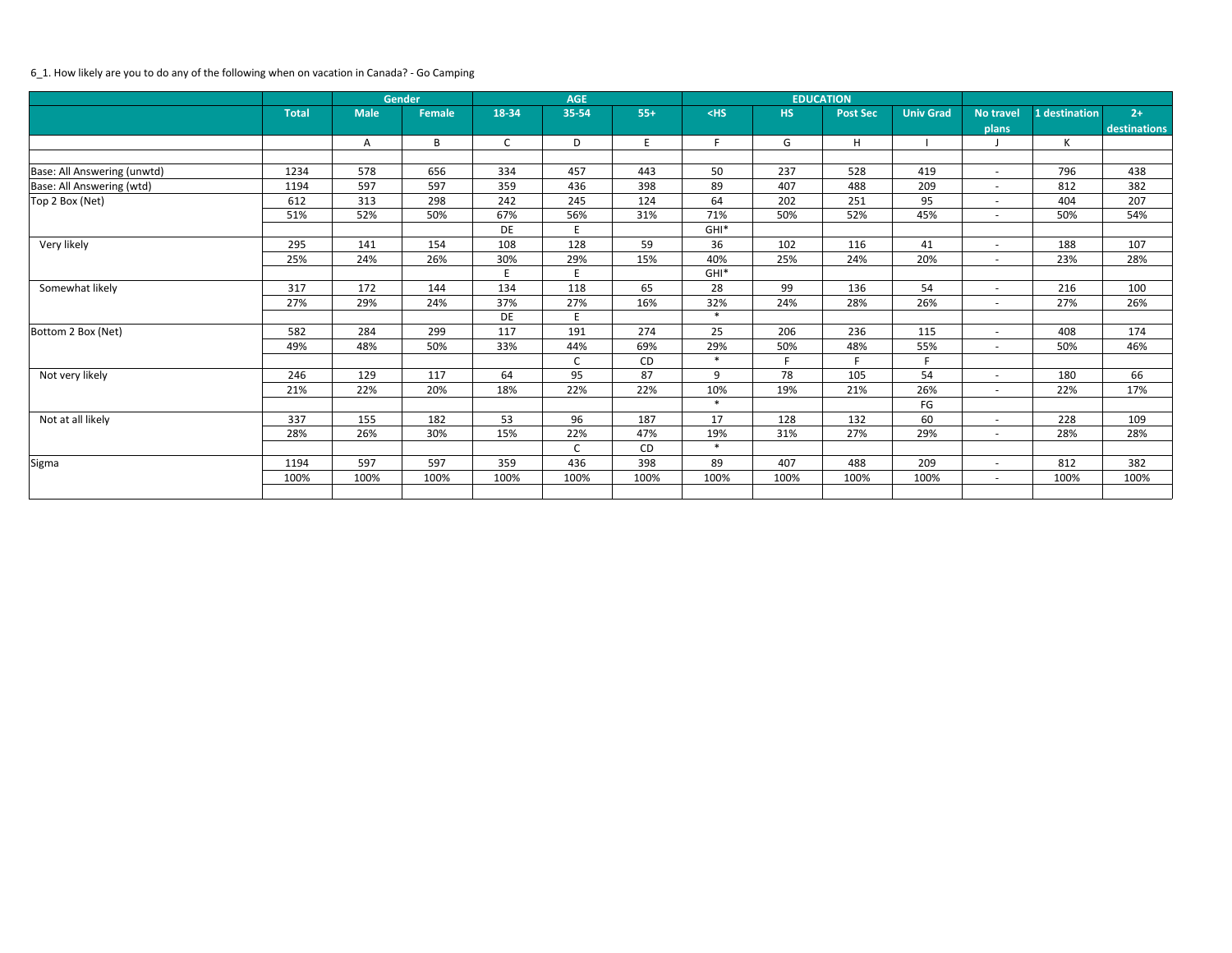# 6\_2. How likely are you to do any of the following when on vacation in Canada? - Participate in an 'extreme activity' like bungee jumping, rock climbing, white water rafting

|                             |              |             | Gender        |              | <b>AGE</b>   |                |        |           | <b>EDUCATION</b> |                  |                          |               |              |
|-----------------------------|--------------|-------------|---------------|--------------|--------------|----------------|--------|-----------|------------------|------------------|--------------------------|---------------|--------------|
|                             | <b>Total</b> | <b>Male</b> | <b>Female</b> | 18-34        | 35-54        | $55+$          | $<$ HS | <b>HS</b> | <b>Post Sec</b>  | <b>Univ Grad</b> | <b>No travel</b>         | 1 destination | $2+$         |
|                             |              |             |               |              |              |                |        |           |                  |                  | plans                    |               | destinations |
|                             |              | A           | B             | $\mathsf{C}$ | D            | E              | F.     | G         | H                |                  |                          | $\mathsf{K}$  |              |
|                             |              |             |               |              |              |                |        |           |                  |                  |                          |               |              |
| Base: All Answering (unwtd) | 1234         | 578         | 656           | 334          | 457          | 443            | 50     | 237       | 528              | 419              | $\overline{\phantom{a}}$ | 796           | 438          |
| Base: All Answering (wtd)   | 1194         | 597         | 597           | 359          | 436          | 398            | 89     | 407       | 488              | 209              | $\blacksquare$           | 812           | 382          |
| Top 2 Box (Net)             | 295          | 158         | 137           | 172          | 101          | 21             | 26     | 90        | 120              | 59               | $\overline{\phantom{a}}$ | 190           | 105          |
|                             | 25%          | 26%         | 23%           | 48%          | 23%          | 5%             | 29%    | 22%       | 25%              | 28%              | $\overline{\phantom{a}}$ | 23%           | 27%          |
|                             |              |             |               | DE           | E            |                | $\ast$ |           |                  |                  |                          |               |              |
| Very likely                 | 112          | 60          | 52            | 75           | 30           | $\overline{7}$ | 14     | 34        | 45               | 19               | $\overline{\phantom{a}}$ | 69            | 43           |
|                             | 9%           | 10%         | 9%            | 21%          | 7%           | 2%             | 16%    | 8%        | 9%               | 9%               | $-$                      | 8%            | 11%          |
|                             |              |             |               | DE           | E            |                | $\ast$ |           |                  |                  |                          |               |              |
| Somewhat likely             | 183          | 98          | 85            | 98           | 71           | 14             | 12     | 56        | 74               | 40               | $\overline{\phantom{a}}$ | 121           | 62           |
|                             | 15%          | 16%         | 14%           | 27%          | 16%          | 4%             | 14%    | 14%       | 15%              | 19%              | $-$                      | 15%           | 16%          |
|                             |              |             |               | DE           | E            |                | $\ast$ |           |                  |                  |                          |               |              |
| Bottom 2 Box (Net)          | 899          | 439         | 460           | 187          | 335          | 377            | 63     | 318       | 368              | 150              | $\overline{\phantom{a}}$ | 622           | 277          |
|                             | 75%          | 74%         | 77%           | 52%          | 77%          | 95%            | 71%    | 78%       | 75%              | 72%              | $\overline{\phantom{a}}$ | 77%           | 73%          |
|                             |              |             |               |              | $\mathsf{C}$ | CD             | $\ast$ |           |                  |                  |                          |               |              |
| Not very likely             | 317          | 180         | 137           | 106          | 128          | 84             | 22     | 97        | 140              | 58               | $\overline{\phantom{a}}$ | 206           | 111          |
|                             | 27%          | 30%         | 23%           | 29%          | 29%          | 21%            | 25%    | 24%       | 29%              | 28%              | $-$                      | 25%           | 29%          |
|                             |              | B           |               | E            | E            |                | $\ast$ |           |                  |                  |                          |               |              |
| Not at all likely           | 582          | 259         | 323           | 82           | 207          | 293            | 41     | 221       | 228              | 92               | $\blacksquare$           | 416           | 166          |
|                             | 49%          | 43%         | 54%           | 23%          | 47%          | 74%            | 46%    | 54%       | 47%              | 44%              | $\sim$                   | 51%           | 43%          |
|                             |              |             | A             |              | $\mathsf{C}$ | CD             | $\ast$ |           |                  |                  |                          |               |              |
| Sigma                       | 1194         | 597         | 597           | 359          | 436          | 398            | 89     | 407       | 488              | 209              | $-$                      | 812           | 382          |
|                             | 100%         | 100%        | 100%          | 100%         | 100%         | 100%           | 100%   | 100%      | 100%             | 100%             | $\overline{\phantom{0}}$ | 100%          | 100%         |
|                             |              |             |               |              |              |                |        |           |                  |                  |                          |               |              |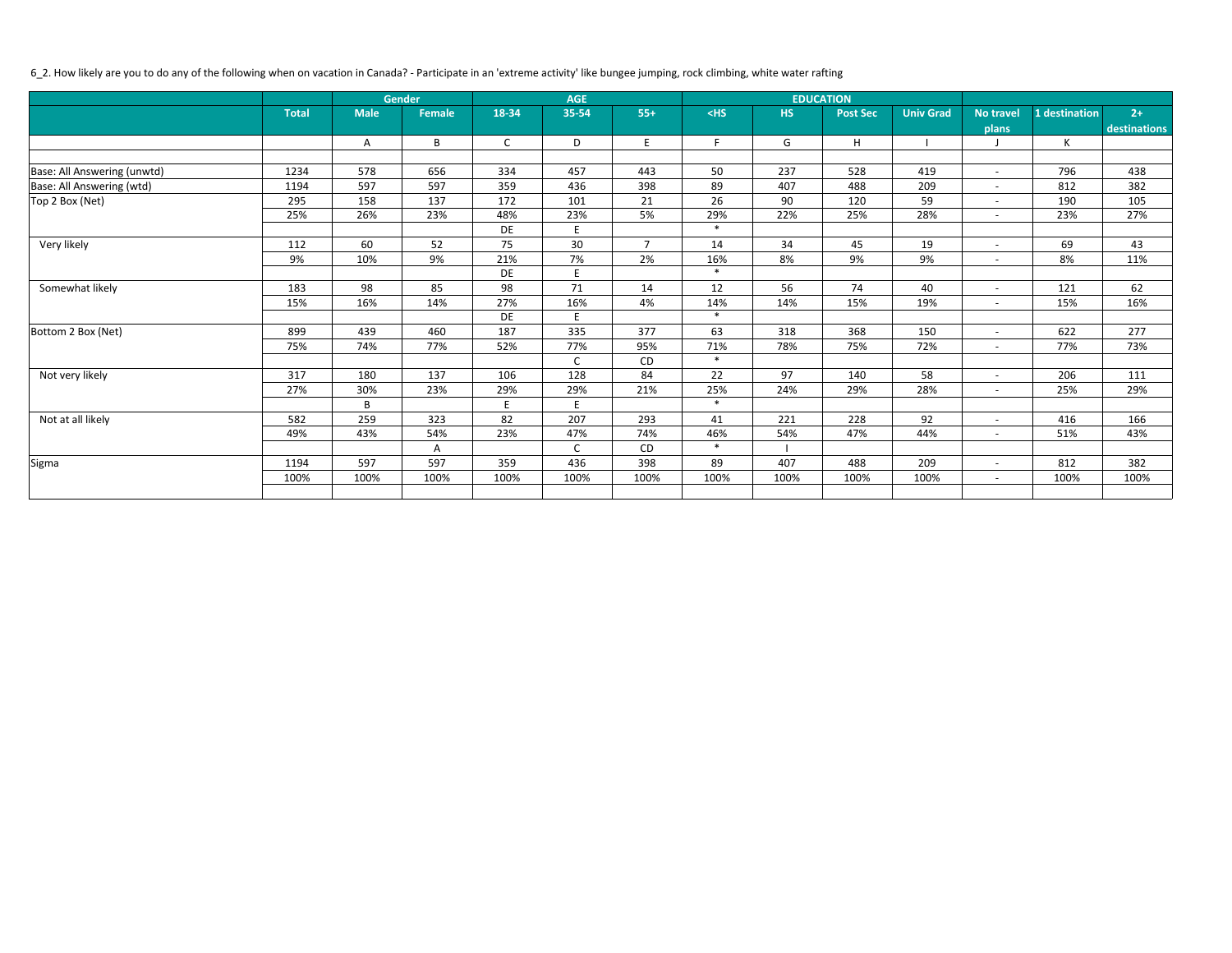# 6\_3. How likely are you to do any of the following when on vacation in Canada? - Take an adventure like whale watching, ocean kayaking

|                             |              |             | <b>Gender</b> |              | <b>AGE</b> |       |        |      | <b>EDUCATION</b> |                  |                          |               |              |
|-----------------------------|--------------|-------------|---------------|--------------|------------|-------|--------|------|------------------|------------------|--------------------------|---------------|--------------|
|                             | <b>Total</b> | <b>Male</b> | <b>Female</b> | 18-34        | 35-54      | $55+$ | $<$ HS | HS   | <b>Post Sec</b>  | <b>Univ Grad</b> | <b>No travel</b>         | 1 destination | $2+$         |
|                             |              |             |               |              |            |       |        |      |                  |                  | plans                    |               | destinations |
|                             |              | Α           | B             | $\mathsf{C}$ | D          | E     | F.     | G    | H                |                  |                          | K             |              |
|                             |              |             |               |              |            |       |        |      |                  |                  |                          |               |              |
| Base: All Answering (unwtd) | 1234         | 578         | 656           | 334          | 457        | 443   | 50     | 237  | 528              | 419              | $\overline{\phantom{a}}$ | 796           | 438          |
| Base: All Answering (wtd)   | 1194         | 597         | 597           | 359          | 436        | 398   | 89     | 407  | 488              | 209              | $\overline{a}$           | 812           | 382          |
| Top 2 Box (Net)             | 613          | 293         | 320           | 233          | 233        | 146   | 44     | 187  | 256              | 125              | $\sim$                   | 386           | 226          |
|                             | 51%          | 49%         | 54%           | 65%          | 54%        | 37%   | 50%    | 46%  | 52%              | 60%              | $\overline{\phantom{a}}$ | 48%           | 59%          |
|                             |              |             |               | DE           | E          |       | $\ast$ |      |                  | GH               |                          |               |              |
| Very likely                 | 254          | 114         | 141           | 120          | 81         | 54    | 21     | 91   | 95               | 47               | $\overline{\phantom{a}}$ | 159           | 96           |
|                             | 21%          | 19%         | 24%           | 33%          | 18%        | 14%   | 24%    | 22%  | 19%              | 22%              | $\overline{\phantom{a}}$ | 20%           | 25%          |
|                             |              |             |               | DE           |            |       | $\ast$ |      |                  |                  |                          |               |              |
| Somewhat likely             | 358          | 179         | 179           | 113          | 153        | 92    | 23     | 96   | 161              | 78               | $\overline{\phantom{a}}$ | 228           | 131          |
|                             | 30%          | 30%         | 30%           | 31%          | 35%        | 23%   | 26%    | 24%  | 33%              | 37%              | $\overline{\phantom{a}}$ | 28%           | 34%          |
|                             |              |             |               | E            | E          |       | $\ast$ |      | G                | G                |                          |               |              |
| Bottom 2 Box (Net)          | 581          | 305         | 277           | 126          | 203        | 252   | 45     | 220  | 232              | 84               | $\overline{\phantom{a}}$ | 426           | 155          |
|                             | 49%          | 51%         | 46%           | 35%          | 46%        | 63%   | 50%    | 54%  | 48%              | 40%              | $\overline{\phantom{a}}$ | 52%           | 41%          |
|                             |              |             |               |              | C          | CD    | $\ast$ |      |                  |                  |                          |               |              |
| Not very likely             | 307          | 163         | 144           | 83           | 116        | 108   | 22     | 114  | 122              | 49               | $\overline{\phantom{a}}$ | 219           | 88           |
|                             | 26%          | 27%         | 24%           | 23%          | 27%        | 27%   | 24%    | 28%  | 25%              | 23%              | $\overline{\phantom{a}}$ | 27%           | 23%          |
|                             |              |             |               |              |            |       | $\ast$ |      |                  |                  |                          |               |              |
| Not at all likely           | 274          | 141         | 133           | 44           | 87         | 144   | 23     | 106  | 110              | 35               | $\overline{\phantom{a}}$ | 207           | 67           |
|                             | 23%          | 24%         | 22%           | 12%          | 20%        | 36%   | 26%    | 26%  | 22%              | 17%              | $\sim$                   | 25%           | 18%          |
|                             |              |             |               |              | C          | CD    | $\ast$ |      |                  |                  |                          |               |              |
| Sigma                       | 1194         | 597         | 597           | 359          | 436        | 398   | 89     | 407  | 488              | 209              | $\overline{a}$           | 812           | 382          |
|                             | 100%         | 100%        | 100%          | 100%         | 100%       | 100%  | 100%   | 100% | 100%             | 100%             | $-$                      | 100%          | 100%         |
|                             |              |             |               |              |            |       |        |      |                  |                  |                          |               |              |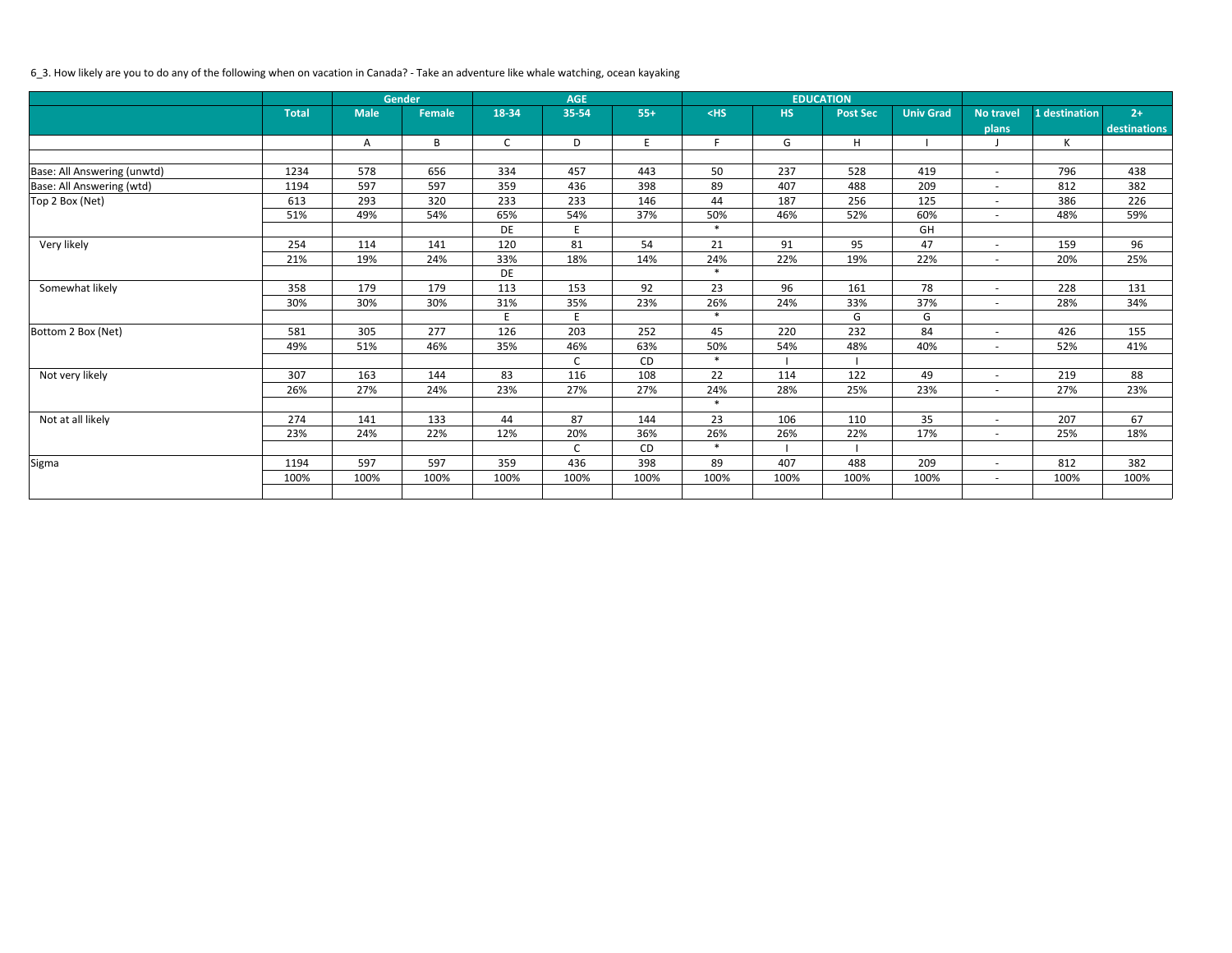# 6\_4. How likely are you to do any of the following when on vacation in Canada? - Take in local cultural events, like going to the theatre or a sporting event

|                             |              | <b>Gender</b> |               |              | <b>AGE</b> |       |                |           | <b>EDUCATION</b> |                  |                          |               |              |
|-----------------------------|--------------|---------------|---------------|--------------|------------|-------|----------------|-----------|------------------|------------------|--------------------------|---------------|--------------|
|                             | <b>Total</b> | <b>Male</b>   | <b>Female</b> | 18-34        | 35-54      | $55+$ | $<$ HS         | <b>HS</b> | <b>Post Sec</b>  | <b>Univ Grad</b> | <b>No travel</b>         | 1 destination | $2+$         |
|                             |              |               |               |              |            |       |                |           |                  |                  | plans                    |               | destinations |
|                             |              | A             | B             | $\mathsf{C}$ | D          | E     | F              | G         | H                |                  |                          | K             |              |
|                             |              |               |               |              |            |       |                |           |                  |                  |                          |               |              |
| Base: All Answering (unwtd) | 1234         | 578           | 656           | 334          | 457        | 443   | 50             | 237       | 528              | 419              | $\overline{\phantom{a}}$ | 796           | 438          |
| Base: All Answering (wtd)   | 1194         | 597           | 597           | 359          | 436        | 398   | 89             | 407       | 488              | 209              | $\overline{\phantom{a}}$ | 812           | 382          |
| Top 2 Box (Net)             | 845          | 416           | 429           | 261          | 308        | 275   | 55             | 269       | 361              | 160              | $\overline{\phantom{a}}$ | 550           | 295          |
|                             | 71%          | 70%           | 72%           | 73%          | 71%        | 69%   | 61%            | 66%       | 74%              | 76%              | $\overline{\phantom{a}}$ | 68%           | 77%          |
|                             |              |               |               |              |            |       | $\ast$         |           | G                | FG               |                          |               |              |
| Very likely                 | 341          | 160           | 181           | 123          | 126        | 91    | 23             | 99        | 147              | 72               | $\overline{\phantom{a}}$ | 213           | 128          |
|                             | 29%          | 27%           | 30%           | 34%          | 29%        | 23%   | 26%            | 24%       | 30%              | 34%              | $\overline{a}$           | 26%           | 33%          |
|                             |              |               |               | E            |            |       | $\ast$         |           |                  | G                |                          |               |              |
| Somewhat likely             | 504          | 256           | 248           | 138          | 182        | 185   | 32             | 171       | 215              | 88               | $\overline{\phantom{a}}$ | 338           | 167          |
|                             | 42%          | 43%           | 42%           | 38%          | 42%        | 46%   | 35%            | 42%       | 44%              | 42%              | $\sim$                   | 42%           | 44%          |
|                             |              |               |               |              |            | C     | $\ast$         |           |                  |                  |                          |               |              |
| Bottom 2 Box (Net)          | 349          | 181           | 168           | 98           | 128        | 123   | 34             | 138       | 127              | 50               | $\overline{\phantom{a}}$ | 262           | 87           |
|                             | 29%          | 30%           | 28%           | 27%          | 29%        | 31%   | 39%            | 34%       | 26%              | 24%              | $\overline{a}$           | 32%           | 23%          |
|                             |              |               |               |              |            |       | $\mathsf{I}^*$ | HI        |                  |                  |                          |               |              |
| Not very likely             | 228          | 117           | 111           | 66           | 83         | 78    | 18             | 84        | 88               | 38               | $\overline{\phantom{a}}$ | 163           | 65           |
|                             | 19%          | 20%           | 19%           | 18%          | 19%        | 20%   | 20%            | 21%       | 18%              | 18%              | $\overline{a}$           | 20%           | 17%          |
|                             |              |               |               |              |            |       | $\ast$         |           |                  |                  |                          |               |              |
| Not at all likely           | 121          | 64            | 57            | 32           | 45         | 45    | 17             | 55        | 38               | 12               | $\overline{\phantom{a}}$ | 99            | 22           |
|                             | 10%          | 11%           | 10%           | 9%           | 10%        | 11%   | 19%            | 13%       | 8%               | 6%               | $\sim$                   | 12%           | 6%           |
|                             |              |               |               |              |            |       | $H I^*$        | HI        |                  |                  |                          |               |              |
| Sigma                       | 1194         | 597           | 597           | 359          | 436        | 398   | 89             | 407       | 488              | 209              | $\overline{\phantom{a}}$ | 812           | 382          |
|                             | 100%         | 100%          | 100%          | 100%         | 100%       | 100%  | 100%           | 100%      | 100%             | 100%             | $\sim$                   | 100%          | 100%         |
|                             |              |               |               |              |            |       |                |           |                  |                  |                          |               |              |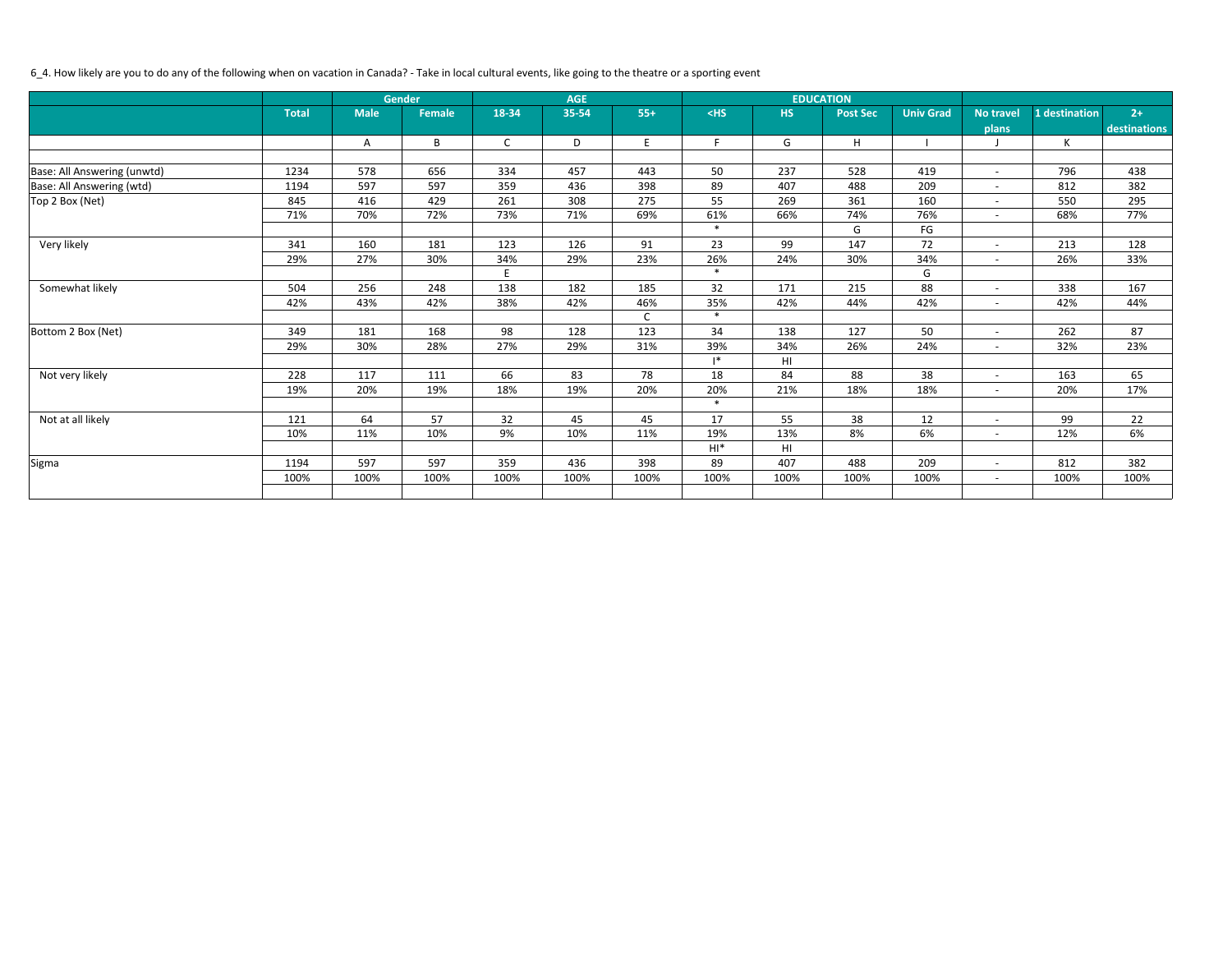# 6\_5. How likely are you to do any of the following when on vacation in Canada? - Visit a local museum or art gallery/exhibit

|                             |              |             | <b>Gender</b> |              | <b>AGE</b> |       |                |           | <b>EDUCATION</b> |                  |                          |               |              |
|-----------------------------|--------------|-------------|---------------|--------------|------------|-------|----------------|-----------|------------------|------------------|--------------------------|---------------|--------------|
|                             | <b>Total</b> | <b>Male</b> | <b>Female</b> | 18-34        | 35-54      | $55+$ | $<$ HS         | <b>HS</b> | <b>Post Sec</b>  | <b>Univ Grad</b> | <b>No travel</b>         | 1 destination | $2+$         |
|                             |              |             |               |              |            |       |                |           |                  |                  | plans                    |               | destinations |
|                             |              | Α           | B             | $\mathsf{C}$ | D          | E     | F.             | G         | Н                |                  |                          | K             |              |
|                             |              |             |               |              |            |       |                |           |                  |                  |                          |               |              |
| Base: All Answering (unwtd) | 1234         | 578         | 656           | 334          | 457        | 443   | 50             | 237       | 528              | 419              | $\overline{\phantom{a}}$ | 796           | 438          |
| Base: All Answering (wtd)   | 1194         | 597         | 597           | 359          | 436        | 398   | 89             | 407       | 488              | 209              | $\overline{\phantom{a}}$ | 812           | 382          |
| Top 2 Box (Net)             | 840          | 414         | 426           | 258          | 306        | 276   | 52             | 278       | 348              | 161              | $\sim$                   | 550           | 290          |
|                             | 70%          | 69%         | 71%           | 72%          | 70%        | 69%   | 58%            | 68%       | 71%              | 77%              | $\overline{\phantom{a}}$ | 68%           | 76%          |
|                             |              |             |               |              |            |       | $\ast$         |           |                  | FG               |                          |               |              |
| Very likely                 | 331          | 146         | 185           | 116          | 116        | 99    | 18             | 98        | 137              | 79               | $\overline{\phantom{a}}$ | 201           | 131          |
|                             | 28%          | 25%         | 31%           | 32%          | 27%        | 25%   | 21%            | 24%       | 28%              | 38%              | $\overline{\phantom{a}}$ | 25%           | 34%          |
|                             |              |             | Α             | E.           |            |       | $\ast$         |           |                  | FGH              |                          |               |              |
| Somewhat likely             | 508          | 267         | 241           | 142          | 189        | 177   | 33             | 181       | 211              | 83               | $\overline{\phantom{a}}$ | 349           | 160          |
|                             | 43%          | 45%         | 40%           | 40%          | 43%        | 44%   | 37%            | 44%       | 43%              | 40%              | $\overline{\phantom{a}}$ | 43%           | 42%          |
|                             |              |             |               |              |            |       | $\ast$         |           |                  |                  |                          |               |              |
| Bottom 2 Box (Net)          | 354          | 184         | 171           | 101          | 130        | 123   | 38             | 129       | 139              | 48               | $\overline{\phantom{a}}$ | 263           | 91           |
|                             | 30%          | 31%         | 29%           | 28%          | 30%        | 31%   | 42%            | 32%       | 29%              | 23%              | $\overline{\phantom{a}}$ | 32%           | 24%          |
|                             |              |             |               |              |            |       | $\mathsf{I}^*$ |           |                  |                  |                          |               |              |
| Not very likely             | 219          | 108         | 111           | 61           | 83         | 75    | 20             | 82        | 81               | 36               | $\overline{\phantom{a}}$ | 153           | 65           |
|                             | 18%          | 18%         | 19%           | 17%          | 19%        | 19%   | 23%            | 20%       | 17%              | 17%              | $\sim$                   | 19%           | 17%          |
|                             |              |             |               |              |            |       | $\ast$         |           |                  |                  |                          |               |              |
| Not at all likely           | 135          | 75          | 60            | 40           | 47         | 48    | 18             | 47        | 59               | 12               | $\overline{\phantom{a}}$ | 109           | 26           |
|                             | 11%          | 13%         | 10%           | 11%          | 11%        | 12%   | 20%            | 12%       | 12%              | 6%               | $\overline{a}$           | 13%           | 7%           |
|                             |              |             |               |              |            |       | $\mathsf{I}^*$ |           |                  |                  |                          |               |              |
| Sigma                       | 1194         | 597         | 597           | 359          | 436        | 398   | 89             | 407       | 488              | 209              | $\overline{\phantom{a}}$ | 812           | 382          |
|                             | 100%         | 100%        | 100%          | 100%         | 100%       | 100%  | 100%           | 100%      | 100%             | 100%             | $ \,$                    | 100%          | 100%         |
|                             |              |             |               |              |            |       |                |           |                  |                  |                          |               |              |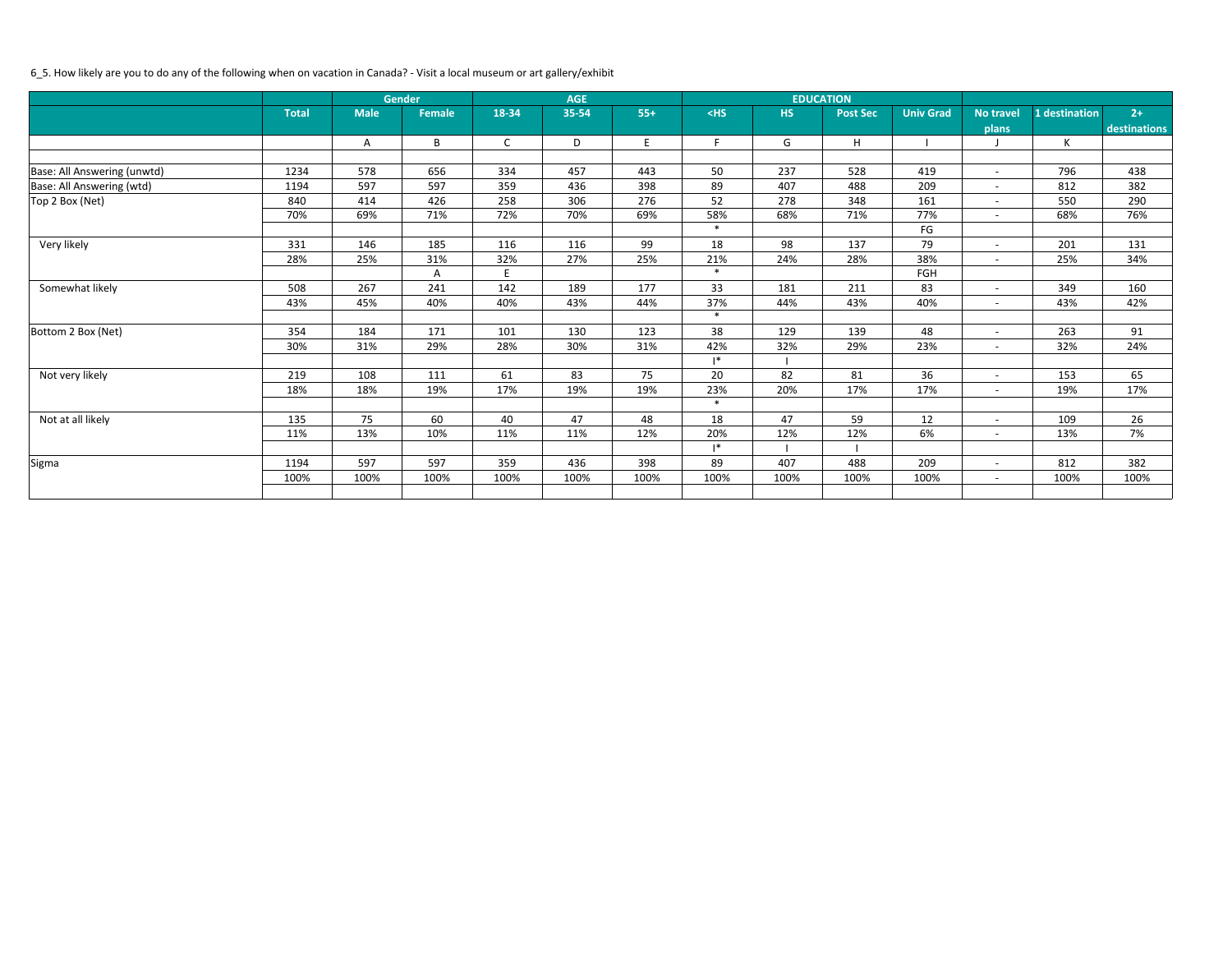# 6\_6. How likely are you to do any of the following when on vacation in Canada? - Do something you normally wouldn't do at home

|                             | <b>Gender</b> |             |               |              | <b>AGE</b> |       |        |           | <b>EDUCATION</b> |                  |                          |               |              |
|-----------------------------|---------------|-------------|---------------|--------------|------------|-------|--------|-----------|------------------|------------------|--------------------------|---------------|--------------|
|                             | <b>Total</b>  | <b>Male</b> | <b>Female</b> | 18-34        | 35-54      | $55+$ | $<$ HS | <b>HS</b> | <b>Post Sec</b>  | <b>Univ Grad</b> | No travel                | 1 destination | $2+$         |
|                             |               |             |               |              |            |       |        |           |                  |                  | plans                    |               | destinations |
|                             |               | Α           | B             | $\mathsf{C}$ | D          | E     | F      | G         | H                |                  |                          | K             |              |
|                             |               |             |               |              |            |       |        |           |                  |                  |                          |               |              |
| Base: All Answering (unwtd) | 1234          | 578         | 656           | 334          | 457        | 443   | 50     | 237       | 528              | 419              | $\overline{\phantom{a}}$ | 796           | 438          |
| Base: All Answering (wtd)   | 1194          | 597         | 597           | 359          | 436        | 398   | 89     | 407       | 488              | 209              | $\overline{\phantom{a}}$ | 812           | 382          |
| Top 2 Box (Net)             | 1005          | 480         | 524           | 308          | 381        | 316   | 69     | 344       | 410              | 181              | $\overline{\phantom{a}}$ | 663           | 341          |
|                             | 84%           | 80%         | 88%           | 86%          | 87%        | 79%   | 77%    | 85%       | 84%              | 86%              | $\overline{\phantom{a}}$ | 82%           | 89%          |
|                             |               |             | Α             | E.           | E          |       | $\ast$ |           |                  |                  |                          |               |              |
| Very likely                 | 445           | 198         | 247           | 171          | 164        | 110   | 33     | 138       | 195              | 78               | $\overline{\phantom{a}}$ | 286           | 160          |
|                             | 37%           | 33%         | 41%           | 48%          | 38%        | 28%   | 37%    | 34%       | 40%              | 37%              | $\overline{\phantom{a}}$ | 35%           | 42%          |
|                             |               |             | Α             | DE           |            |       | $\ast$ |           |                  |                  |                          |               |              |
| Somewhat likely             | 559           | 282         | 277           | 137          | 216        | 206   | 36     | 206       | 215              | 103              | $\overline{\phantom{a}}$ | 378           | 182          |
|                             | 47%           | 47%         | 46%           | 38%          | 50%        | 52%   | 40%    | 51%       | 44%              | 49%              | $\overline{\phantom{a}}$ | 47%           | 48%          |
|                             |               |             |               |              | C          | C     | $\ast$ |           |                  |                  |                          |               |              |
| Bottom 2 Box (Net)          | 189           | 117         | 73            | 51           | 56         | 82    | 20     | 63        | 78               | 28               | $\overline{\phantom{a}}$ | 149           | 40           |
|                             | 16%           | 20%         | 12%           | 14%          | 13%        | 21%   | 23%    | 15%       | 16%              | 14%              | $\overline{\phantom{a}}$ | 18%           | 11%          |
|                             |               | B           |               |              |            | CD    | $\ast$ |           |                  |                  |                          |               |              |
| Not very likely             | 122           | 76          | 46            | 31           | 42         | 49    | 12     | 40        | 48               | 22               | $\overline{\phantom{a}}$ | 94            | 28           |
|                             | 10%           | 13%         | 8%            | 9%           | 10%        | 12%   | 14%    | 10%       | 10%              | 10%              | $ \,$                    | 12%           | 7%           |
|                             |               | B           |               |              |            |       | $\ast$ |           |                  |                  |                          |               |              |
| Not at all likely           | 67            | 41          | 26            | 20           | 14         | 33    | 8      | 23        | 29               | $\overline{7}$   | $\overline{\phantom{a}}$ | 55            | 12           |
|                             | 6%            | 7%          | 4%            | 6%           | 3%         | 8%    | 9%     | 6%        | 6%               | 3%               | $\overline{\phantom{a}}$ | 7%            | 3%           |
|                             |               |             |               |              |            | D     | $\ast$ |           |                  |                  |                          |               |              |
| Sigma                       | 1194          | 597         | 597           | 359          | 436        | 398   | 89     | 407       | 488              | 209              | $\overline{\phantom{a}}$ | 812           | 382          |
|                             | 100%          | 100%        | 100%          | 100%         | 100%       | 100%  | 100%   | 100%      | 100%             | 100%             | $ \,$                    | 100%          | 100%         |
|                             |               |             |               |              |            |       |        |           |                  |                  |                          |               |              |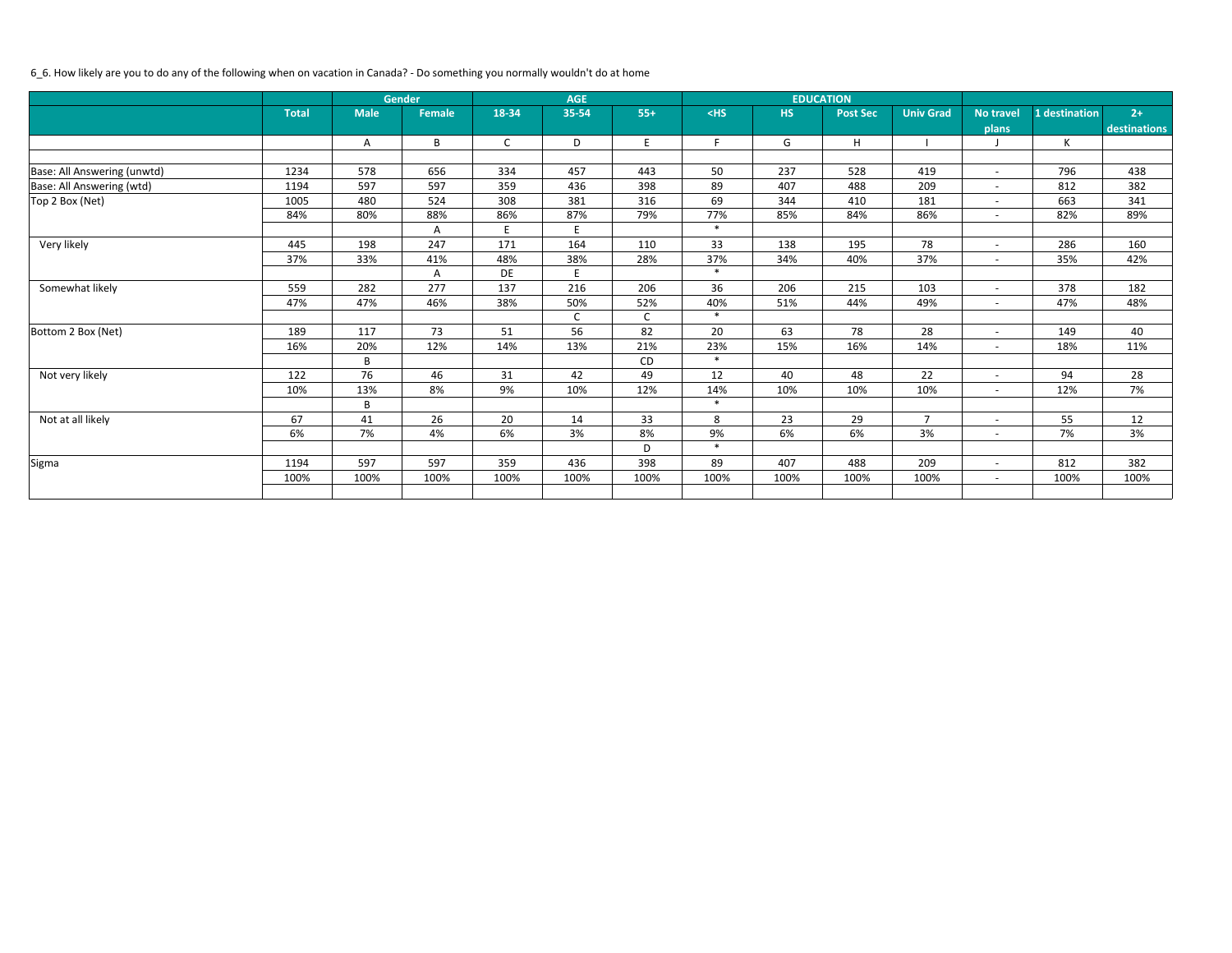# 7. How likely are you purchase travel insurance for a trip within Canada, outside of your home province?

|                             | <b>Gender</b> |             |               |              | <b>AGE</b> |       |                |           | <b>EDUCATION</b> |                  |                          |               |              |
|-----------------------------|---------------|-------------|---------------|--------------|------------|-------|----------------|-----------|------------------|------------------|--------------------------|---------------|--------------|
|                             | <b>Total</b>  | <b>Male</b> | <b>Female</b> | 18-34        | 35-54      | $55+$ | $<$ HS         | <b>HS</b> | <b>Post Sec</b>  | <b>Univ Grad</b> | <b>No travel</b>         | 1 destination | $2+$         |
|                             |               |             |               |              |            |       |                |           |                  |                  | plans                    |               | destinations |
|                             |               | A           | B             | $\mathsf{C}$ | D          | E     | F              | G         | H                |                  |                          | K             |              |
|                             |               |             |               |              |            |       |                |           |                  |                  |                          |               |              |
| Base: All Answering (unwtd) | 486           | 236         | 250           | 123          | 179        | 184   | 9              | 89        | 203              | 185              | $\overline{\phantom{a}}$ | 195           | 291          |
| Base: All Answering (wtd)   | 441           | 235         | 206           | 133          | 155        | 153   | 14             | 153       | 184              | 90               | $\overline{\phantom{a}}$ | 193           | 248          |
| Top 2 Box (Net)             | 209           | 120         | 90            | 65           | 78         | 66    | 8              | 75        | 83               | 43               | $\sim$                   | 84            | 126          |
|                             | 47%           | 51%         | 43%           | 49%          | 50%        | 43%   | 57%            | 49%       | 45%              | 48%              | $\overline{\phantom{a}}$ | 43%           | 51%          |
|                             |               |             |               | $\ast$       |            |       | $***$          | $\ast$    |                  |                  |                          |               |              |
| Very likely                 | 93            | 48          | 45            | 28           | 37         | 29    | $ \,$          | 32        | 38               | 24               | $\overline{\phantom{a}}$ | 31            | 63           |
|                             | 21%           | 20%         | 22%           | 21%          | 24%        | 19%   | $\sim$         | 21%       | 20%              | 26%              | $\overline{\phantom{a}}$ | 16%           | 25%          |
|                             |               |             |               | $\ast$       |            |       | $***$          | $\ast$    |                  |                  |                          |               |              |
| Somewhat likely             | 116           | 72          | 44            | 37           | 41         | 38    | 8              | 43        | 46               | 19               | $\overline{\phantom{a}}$ | 53            | 63           |
|                             | 26%           | 30%         | 21%           | 28%          | 27%        | 25%   | 57%            | 28%       | 25%              | 21%              | $\overline{\phantom{a}}$ | 27%           | 25%          |
|                             |               | B           |               | $\ast$       |            |       | $***$          | $\ast$    |                  |                  |                          |               |              |
| Bottom 2 Box (Net)          | 232           | 115         | 116           | 68           | 77         | 87    | 6              | 77        | 101              | 47               | $\overline{\phantom{a}}$ | 109           | 123          |
|                             | 53%           | 49%         | 57%           | 51%          | 50%        | 57%   | 43%            | 51%       | 55%              | 52%              | $\overline{\phantom{a}}$ | 57%           | 49%          |
|                             |               |             |               | $\ast$       |            |       | $***$          | $\ast$    |                  |                  |                          |               |              |
| Not very likely             | 124           | 60          | 64            | 38           | 35         | 50    | $\overline{3}$ | 46        | 51               | 24               | $\overline{\phantom{a}}$ | 64            | 60           |
|                             | 28%           | 26%         | 31%           | 29%          | 23%        | 33%   | 24%            | 30%       | 28%              | 27%              | $\overline{\phantom{a}}$ | 33%           | 24%          |
|                             |               |             |               | $\ast$       |            |       | $***$          | $\ast$    |                  |                  |                          |               |              |
| Not at all likely           | 108           | 55          | 53            | 30           | 42         | 37    | $\mathbf{3}$   | 32        | 50               | 23               | $\overline{\phantom{a}}$ | 46            | 62           |
|                             | 24%           | 23%         | 26%           | 22%          | 27%        | 24%   | 19%            | 21%       | 27%              | 26%              | $\overline{\phantom{a}}$ | 24%           | 25%          |
|                             |               |             |               | $\ast$       |            |       | $***$          | $\ast$    |                  |                  |                          |               |              |
| Sigma                       | 441           | 235         | 206           | 133          | 155        | 153   | 14             | 153       | 184              | 90               | $\overline{\phantom{a}}$ | 193           | 248          |
|                             | 100%          | 100%        | 100%          | 100%         | 100%       | 100%  | 100%           | 100%      | 100%             | 100%             | $ \,$                    | 100%          | 100%         |
|                             |               |             |               |              |            |       |                |           |                  |                  |                          |               |              |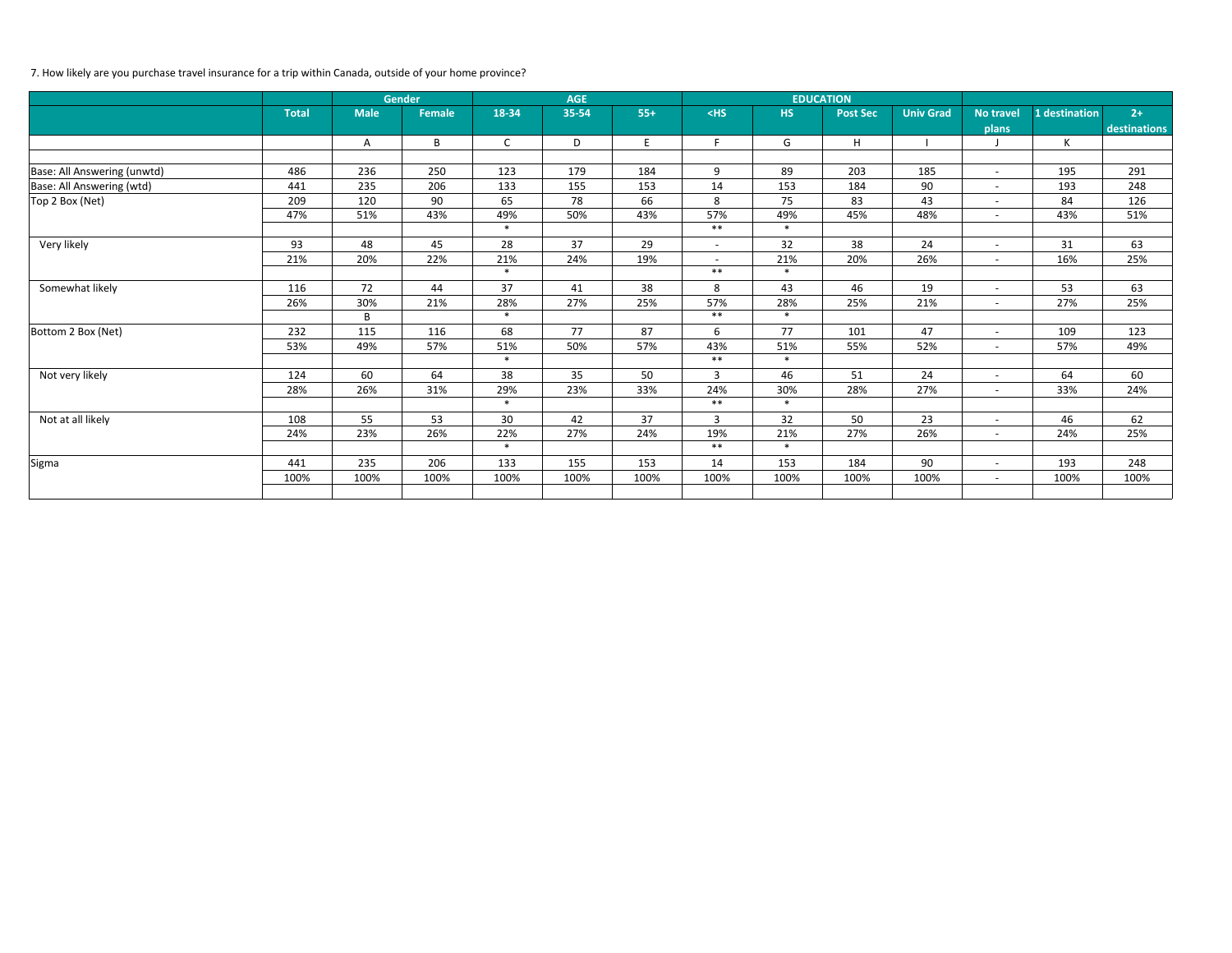# 8. Why are you not likely to purchase travel insurance for you trip to another province?

|                                                  |              | <b>Gender</b> |                  |              | <b>AGE</b>     |                |                          |                | <b>EDUCATION</b> |                          |                          |                |                     |
|--------------------------------------------------|--------------|---------------|------------------|--------------|----------------|----------------|--------------------------|----------------|------------------|--------------------------|--------------------------|----------------|---------------------|
|                                                  | <b>Total</b> | <b>Male</b>   | <b>Female</b>    | 18-34        | 35-54          | $55+$          | $<$ HS                   | <b>HS</b>      | <b>Post Sec</b>  | <b>Univ Grad</b>         | <b>No travel</b>         | 1 destination  | $2+$                |
|                                                  |              |               |                  |              |                |                |                          |                |                  |                          | plans                    |                | <b>destinations</b> |
|                                                  |              | Α             | B                | $\mathsf{C}$ | D              | E              | F.                       | G              | H                |                          |                          | К              |                     |
|                                                  |              |               |                  |              |                |                |                          |                |                  |                          |                          |                |                     |
| Base: All Answering (unwtd)                      | 263          | 121           | 142              | 60           | 96             | 107            | $\overline{4}$           | 46             | 112              | 101                      | $\sim$                   | 120            | 143                 |
| Base: All Answering (wtd)                        | 232          | 115           | 116              | 68           | 77             | 87             | 6                        | 77             | 101              | 47                       | $\sim$                   | 109            | 123                 |
| Don't need it - will be covered by my provincial | 107          | 55            | 52               | 30           | 33             | 44             | 3                        | 31             | 51               | 22                       | $\overline{\phantom{a}}$ | 44             | 63                  |
| health care plan                                 | 46%          | 47%           | 45%              | 44%          | 43%            | 50%            | 44%                      | 40%            | 51%              | 46%                      | $\overline{\phantom{a}}$ | 40%            | 51%                 |
|                                                  |              | $\ast$        |                  | $\ast$       | $\ast$         | $\ast$         | $***$                    | $\ast$         |                  | $\ast$                   |                          |                |                     |
| Already have travel insurance through my credit  | 90           | 41            | 49               | 14           | 36             | 39             | 1                        | 23             | 41               | 24                       | $\overline{\phantom{a}}$ | 40             | 49                  |
| card or group benefits plan.                     | 39%          | 36%           | 42%              | 21%          | 47%            | 45%            | 22%                      | 29%            | 41%              | 51%                      | $\overline{\phantom{a}}$ | 37%            | 40%                 |
|                                                  |              | $\ast$        |                  | $\ast$       | $C^*$          | $C^*$          | $***$                    | $\ast$         |                  | $\mathsf{G}^*$           |                          |                |                     |
| Too expensive                                    | 30           | 17            | 13               | 16           | 10             | $\overline{4}$ | $\overline{\phantom{a}}$ | 14             | 13               | $\overline{3}$           | $\overline{\phantom{a}}$ | 16             | 14                  |
|                                                  | 13%          | 15%           | 11%              | 24%          | 13%            | 4%             | $\overline{\phantom{a}}$ | 19%            | 13%              | 6%                       | $\overline{\phantom{0}}$ | 14%            | 11%                 |
|                                                  |              | $\ast$        |                  | $E^*$        | $E^*$          | $\ast$         | $***$                    | $\mathsf{I}^*$ |                  | $\ast$                   |                          |                |                     |
| Not worth it                                     | 43           | 34            | $\boldsymbol{9}$ | 19           | 16             | 8              | $\overline{\phantom{0}}$ | 18             | 17               | $\overline{7}$           | $\overline{\phantom{a}}$ | 19             | 24                  |
|                                                  | 18%          | 29%           | 8%               | 28%          | 21%            | 9%             | $\sim$                   | 24%            | 17%              | 15%                      | $\sim$                   | 18%            | 19%                 |
|                                                  |              | $B^*$         |                  | $E^*$        | $E^*$          | $\ast$         | $***$                    | $\ast$         |                  | $\ast$                   |                          |                |                     |
| Willing to take my chances that everything will  | 29           | 14            | 16               | 15           | 9              | 5              | $\overline{2}$           | 8              | 14               | 5                        | $\overline{\phantom{a}}$ | 13             | 17                  |
| go smoothly                                      | 13%          | 12%           | 13%              | 22%          | 12%            | 5%             | 33%                      | 11%            | 14%              | 11%                      | $\sim$                   | 12%            | 14%                 |
|                                                  |              | $\ast$        |                  | $E^*$        | $\ast$         | $\ast$         | $***$                    | $\ast$         |                  | $\ast$                   |                          |                |                     |
| Other                                            | 9            | 3             | 6                | 5            | $\overline{1}$ | 3              | $\overline{\phantom{0}}$ | 6              | 3                | $\overline{\phantom{a}}$ | $\overline{\phantom{a}}$ | $\overline{4}$ | 5                   |
|                                                  | 4%           | 3%            | 5%               | 7%           | 1%             | 4%             | $ \,$                    | 8%             | 3%               | $\sim$                   | $\overline{a}$           | 4%             | 4%                  |
|                                                  |              | $\ast$        |                  | $\ast$       | $\ast$         | $\ast$         | $***$                    | $\mathsf{I}^*$ |                  | $\ast$                   |                          |                |                     |
| Sigma                                            | 307          | 163           | 144              | 100          | 105            | 102            | 6                        | 101            | 139              | 61                       | $\sim$                   | 136            | 172                 |
|                                                  | 133%         | 141%          | 124%             | 146%         | 137%           | 118%           | 100%                     | 131%           | 138%             | 129%                     | $\sim$                   | 124%           | 140%                |
|                                                  |              |               |                  |              |                |                |                          |                |                  |                          |                          |                |                     |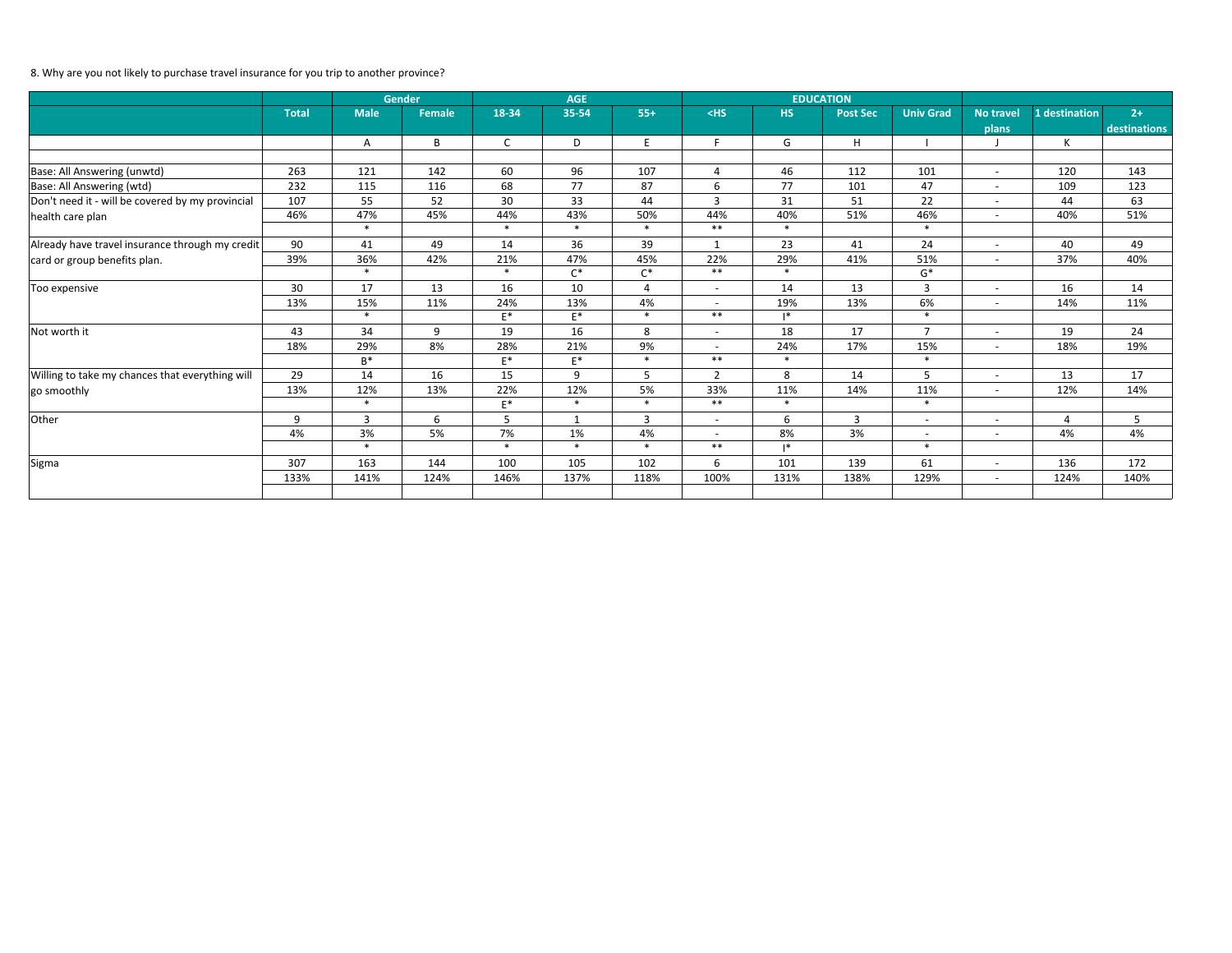# 9. How likely are you to purchase travel insurance for your trip outside of Canada?

|                             | <b>Gender</b> |             | <b>AGE</b> |              |       |       |                | <b>EDUCATION</b> |                 |                  |                          |               |              |
|-----------------------------|---------------|-------------|------------|--------------|-------|-------|----------------|------------------|-----------------|------------------|--------------------------|---------------|--------------|
|                             | <b>Total</b>  | <b>Male</b> | Female     | 18-34        | 35-54 | $55+$ | $<$ HS         | <b>HS</b>        | <b>Post Sec</b> | <b>Univ Grad</b> | <b>No travel</b>         | 1 destination | $2+$         |
|                             |               |             |            |              |       |       |                |                  |                 |                  | plans                    |               | destinations |
|                             |               | A           | B          | $\mathsf{C}$ | D     | E     | F.             | G                | H               |                  |                          | К             |              |
|                             |               |             |            |              |       |       |                |                  |                 |                  |                          |               |              |
| Base: All Answering (unwtd) | 622           | 289         | 333        | 193          | 224   | 205   | 15             | 102              | 245             | 260              | $\sim$                   | 256           | 366          |
| Base: All Answering (wtd)   | 570           | 274         | 296        | 199          | 195   | 176   | 28             | 177              | 234             | 133              | $\sim$                   | 253           | 317          |
| Top 2 Box (Net)             | 427           | 203         | 224        | 148          | 142   | 138   | 22             | 133              | 177             | 96               | $\overline{\phantom{a}}$ | 190           | 237          |
|                             | 75%           | 74%         | 76%        | 74%          | 73%   | 78%   | 78%            | 75%              | 76%             | 73%              | $\sim$                   | 75%           | 75%          |
|                             |               |             |            |              |       |       | $***$          | $\ast$           |                 |                  |                          |               |              |
| Very likely                 | 301           | 136         | 165        | 85           | 91    | 126   | 16             | 99               | 119             | 67               | $\sim$                   | 124           | 178          |
|                             | 53%           | 50%         | 56%        | 43%          | 46%   | 72%   | 56%            | 56%              | 51%             | 50%              | $\overline{\phantom{a}}$ | 49%           | 56%          |
|                             |               |             |            |              |       | CD    | $***$          | $\ast$           |                 |                  |                          |               |              |
| Somewhat likely             | 126           | 67          | 59         | 63           | 51    | 12    | 6              | 33               | 57              | 29               | $\overline{\phantom{a}}$ | 66            | 60           |
|                             | 22%           | 24%         | 20%        | 32%          | 26%   | 7%    | 22%            | 19%              | 24%             | 22%              | $\overline{\phantom{a}}$ | 26%           | 19%          |
|                             |               |             |            | E.           |       |       | $***$          | $\ast$           |                 |                  |                          |               |              |
| Bottom 2 Box (Net)          | 143           | $71\,$      | 72         | 51           | 54    | 38    | 6              | 44               | 57              | 36               | $\overline{\phantom{0}}$ | 63            | 80           |
|                             | 25%           | 26%         | 24%        | 26%          | 27%   | 22%   | 22%            | 25%              | 24%             | 27%              | $\sim$                   | 25%           | 25%          |
|                             |               |             |            |              |       |       | $***$          | $\ast$           |                 |                  |                          |               |              |
| Not very likely             | 88            | 44          | 44         | 36           | 32    | 21    | $\overline{4}$ | 27               | 36              | 21               | $\overline{\phantom{a}}$ | 44            | 44           |
|                             | 15%           | 16%         | 15%        | 18%          | 16%   | 12%   | 15%            | 15%              | 15%             | 16%              | $\sim$                   | 17%           | 14%          |
|                             |               |             |            |              |       |       | $***$          | $\ast$           |                 |                  |                          |               |              |
| Not at all likely           | 55            | 27          | 28         | 16           | 22    | 17    | $2^{\circ}$    | 17               | 21              | 15               | $ \,$                    | 19            | 36           |
|                             | 10%           | 10%         | 9%         | 8%           | 11%   | 10%   | 7%             | 9%               | 9%              | 11%              | $\overline{\phantom{0}}$ | 8%            | 11%          |
|                             |               |             |            |              |       |       | $***$          | $\ast$           |                 |                  |                          |               |              |
| Sigma                       | 570           | 274         | 296        | 199          | 195   | 176   | 28             | 177              | 234             | 133              | $\overline{\phantom{0}}$ | 253           | 317          |
|                             | 100%          | 100%        | 100%       | 100%         | 100%  | 100%  | 100%           | 100%             | 100%            | 100%             | $\sim$                   | 100%          | 100%         |
|                             |               |             |            |              |       |       |                |                  |                 |                  |                          |               |              |